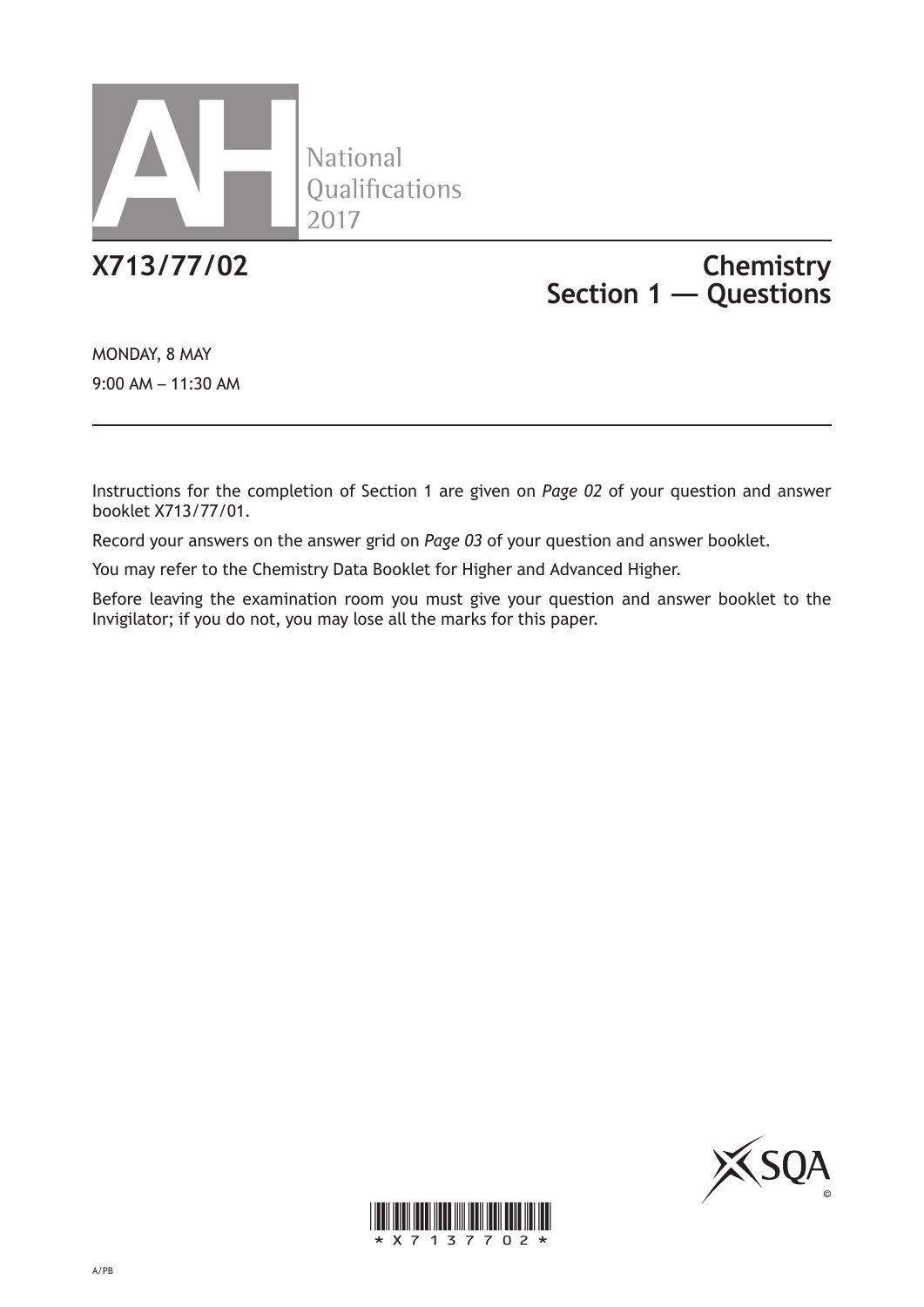# **SECTION 1 — 30 marks Attempt ALL questions**

- **1.** All noble gases are characterised by the completion of the outermost orbital. This orbital is
	- A an s-orbital
	- B a p-orbital
	- C a d-orbital
	- D an s or p-orbital.
- 2. The electronic configuration of an atom of X, in its ground state, is  $1s^22s^22p^63s^23p^63d^14s^2$ . X is an atom of
	- A calcium
	- B scandium
	- C titanium
	- D vanadium.
- **3.** Which line in the table could represent the four quantum numbers of an outer electron in an Mg $^{2+}$  ion?

|    | n | m    |                |
|----|---|------|----------------|
| A  |   | $-2$ | $-\frac{1}{2}$ |
| B  |   |      | $+1/2$         |
| C. |   | $-1$ | $+1/2$         |
| D  |   |      | $-\frac{1}{2}$ |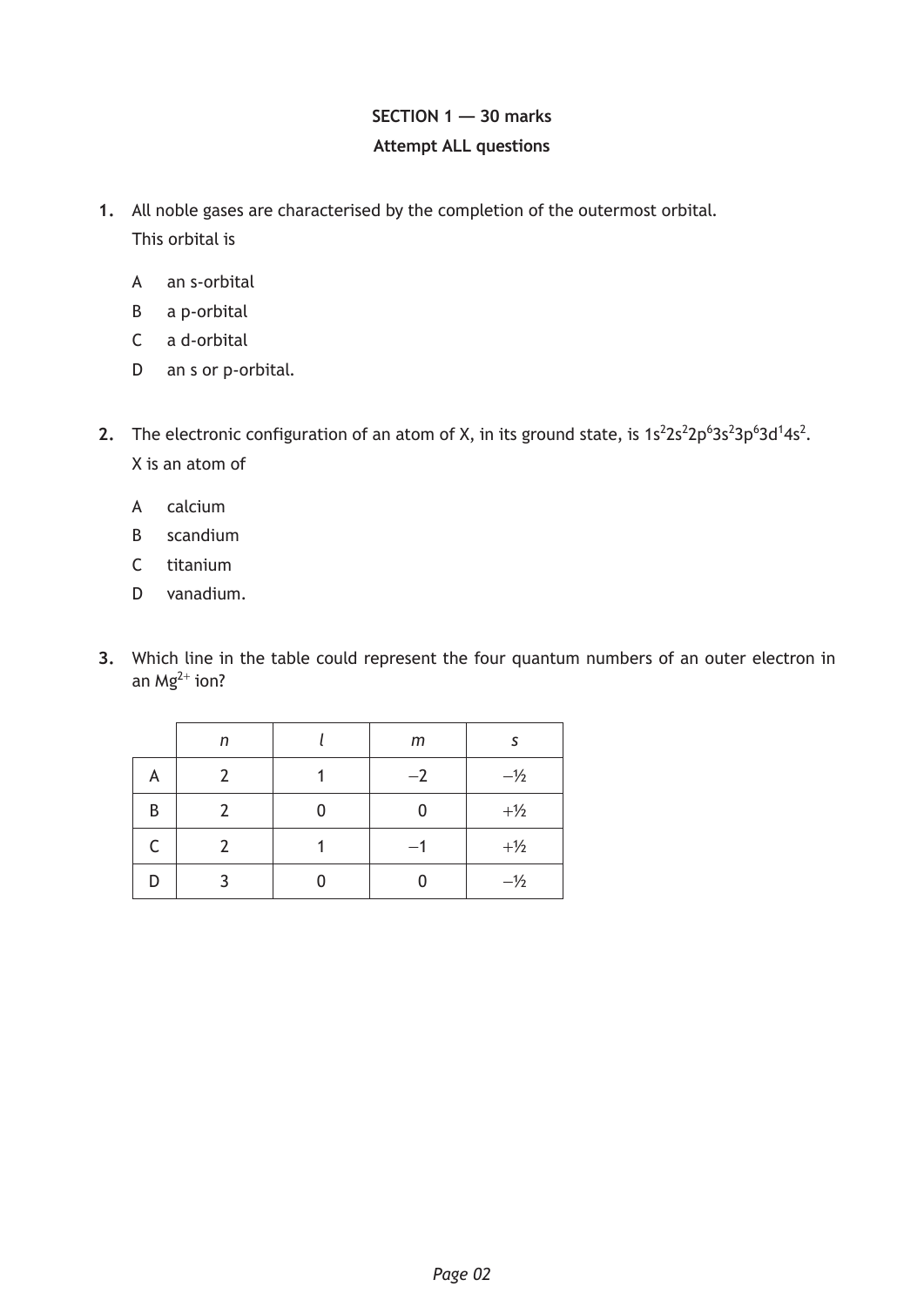**4.** The coordination number of an ionic lattice can be determined by using the following equation.

| radius of positive ion<br>radius ratio<br>radius of negative ion |                     |  |  |  |
|------------------------------------------------------------------|---------------------|--|--|--|
| Radius ratio                                                     | Coordination number |  |  |  |
| less than $0.23$                                                 |                     |  |  |  |
| $0.23 - 0.42$                                                    |                     |  |  |  |
| $0.42 - 0.73$                                                    |                     |  |  |  |
| greater than $0.73$                                              |                     |  |  |  |

What is the coordination number in zinc(II) sulfide?

- A 3
- B 4
- C 6
- D 8
- **5.** What is the formula for the diaquatetrachlorocobaltate(II) ion?
	- A  $[CoCl_4(H_2O)_2]^{2-}$
	- B  $[CoCl_2(H_2O)_4]^{2-}$
	- C  $[CoCl_4(H_2O)_2]^{2+}$
	- D  $[CoCl_2(H_2O)_4]^{2+}$
- **6.** Which of the following indicators is most suitable to use in a titration of dilute hydrochloric acid solution with dilute ammonia solution?
	- A Bromothymol blue
	- B Phenolphthalein
	- C Methyl orange
	- D Phenol red
- **7.** The pH of a solution of benzoic acid with concentration  $0.01$  moll<sup>-1</sup> is
	- $A = 1.1$
	- $B = 2.0$
	- $C = 3.1$
	- $D$  5 $\cdot$ 2.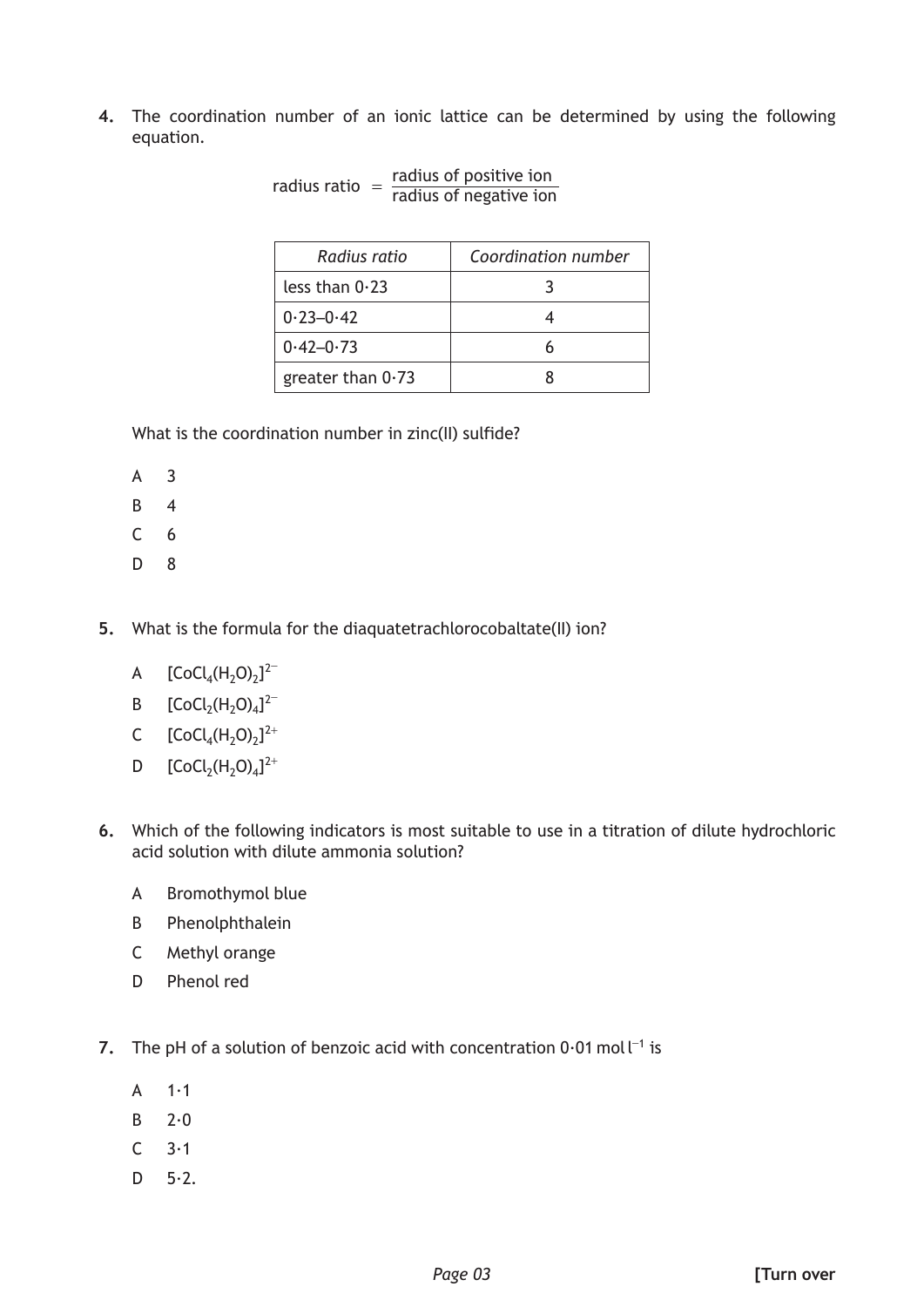- **8.** A reaction must be exothermic if
	- A both ∆*G*° and ∆*S*° are negative
	- B both ∆*G*° and ∆*S*° are positive
	- C ∆*G*° is negative
	- D ∆*S*° is positive.
- **9.** For the reaction
	- $A + B \rightarrow C$

the following data were obtained.

| Experiment | Initial concentration<br>of A (mol $l^{-1}$ ) | Initial concentration<br>of B (mol $\lfloor^{-1}$ ) | Initial rate of formation<br>of C (mol $l^{-1}$ s <sup>-1</sup> ) |
|------------|-----------------------------------------------|-----------------------------------------------------|-------------------------------------------------------------------|
|            | 0.1                                           | 0.1                                                 | 0.05                                                              |
|            | 0.7                                           | 0·1                                                 | 0.05                                                              |
|            | ი. 1                                          | 0.7                                                 |                                                                   |

Given that the rate equation is

 $Rate = k[B]^2$ 

the value of X will be

- $A \qquad 0.05$
- B 0·10
- $C = 0.15$
- $D \ 0.20.$

**10.** The rate equation for the reaction between nitrogen monoxide and chlorine is

rate =  $k[NO]^2[Cl_2]$ 

The units for the rate constant, k, in this reaction are

 $A$   $S^{-1}$ 

- B mol $l^{-1}$  s<sup>-1</sup>
- C  $1 \text{ mol}^{-1} \text{ s}^{-1}$
- D  $\lfloor^2$  mol<sup>-2</sup> s<sup>-1</sup>.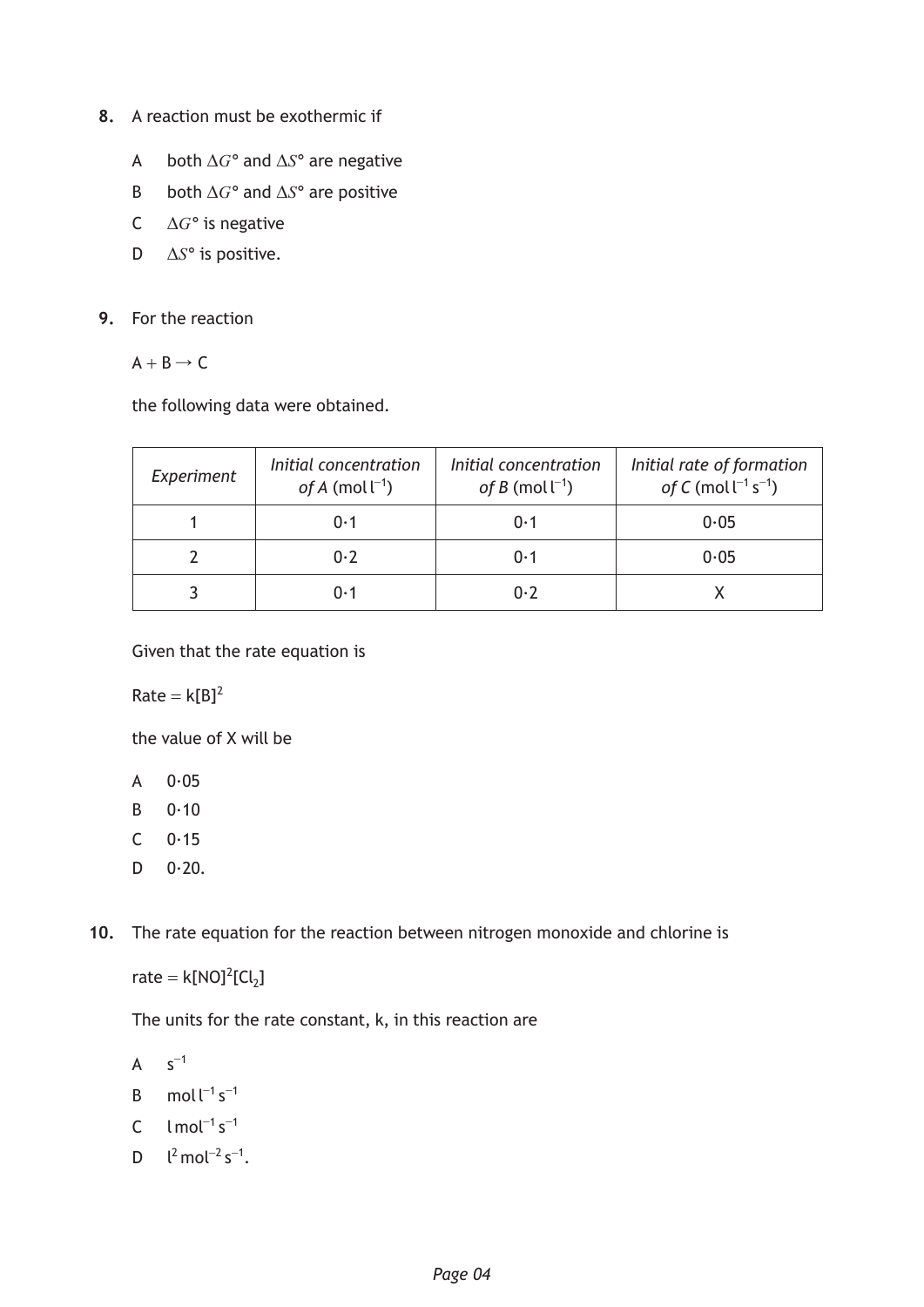- **11.** Which of the following describes the bonding in ethane?
	- A  $sp<sup>2</sup>$  hybridisation with sigma bonds only.
	- $B$  sp<sup>3</sup> hybridisation with sigma bonds only.
	- $C$  sp<sup>2</sup> hybridisation with sigma and pi bonds.
	- D  $sp<sup>3</sup>$  hybridisation with sigma and pi bonds.
- **12.** Pyridine has the following structure.



The number of sigma bonds in a molecule of pyridine is

- A 3
- B 6
- C 11
- D 12.
- **13.** A racemic mixture is defined as
	- A a mixture of two enantiomers
	- B a pair of enantiomers mixed in equal proportions
	- C a mixture of two geometric isomers
	- D a pair of geometric isomers mixed in equal proportions.

**[Turn over**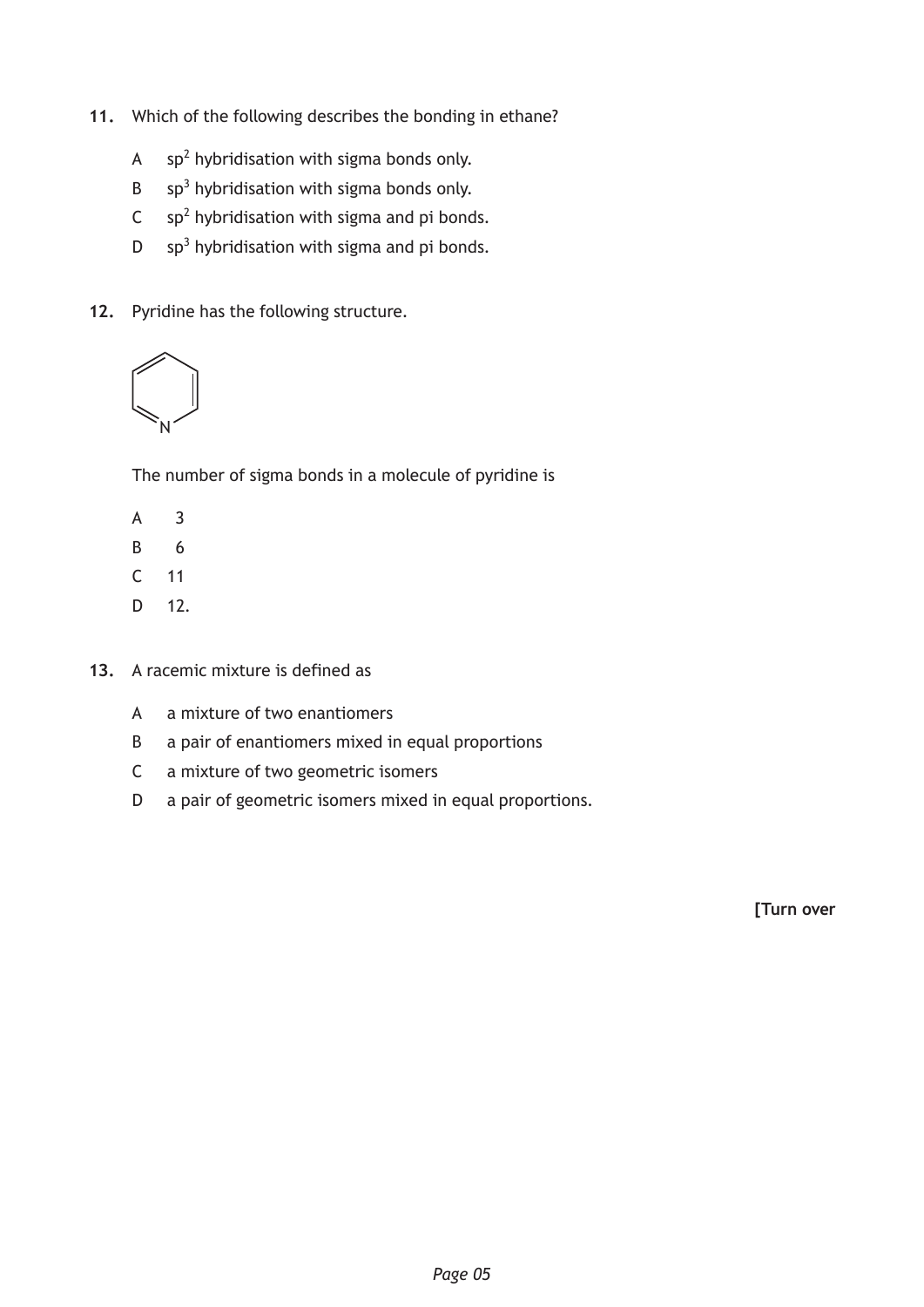**14.** CH<sub>3</sub>CH<sub>2</sub>Br +  $NH_3$   $\rightarrow$  CH<sub>3</sub>CH<sub>2</sub>NH<sub>2</sub> + HBr

 $CH_3Br$  + OH<sup>-</sup> → CH<sub>3</sub>OH + Br<sup>-</sup>

The nucleophiles in these two reactions are

- A  $CH_3Br$  and  $NH_3$
- B  $OH^-$  and  $CH_3CH_2Br$
- C  $CH_3CH_2Br$  and  $CH_3Br$
- D  $NH_3$  and OH<sup>-</sup>.
- **15.** A compound X has a *GFM* of less than 100 g.

Complete combustion of compound X produces carbon dioxide and water only. Reduction of compound X produces a secondary alcohol.

Compound X is most likely to be

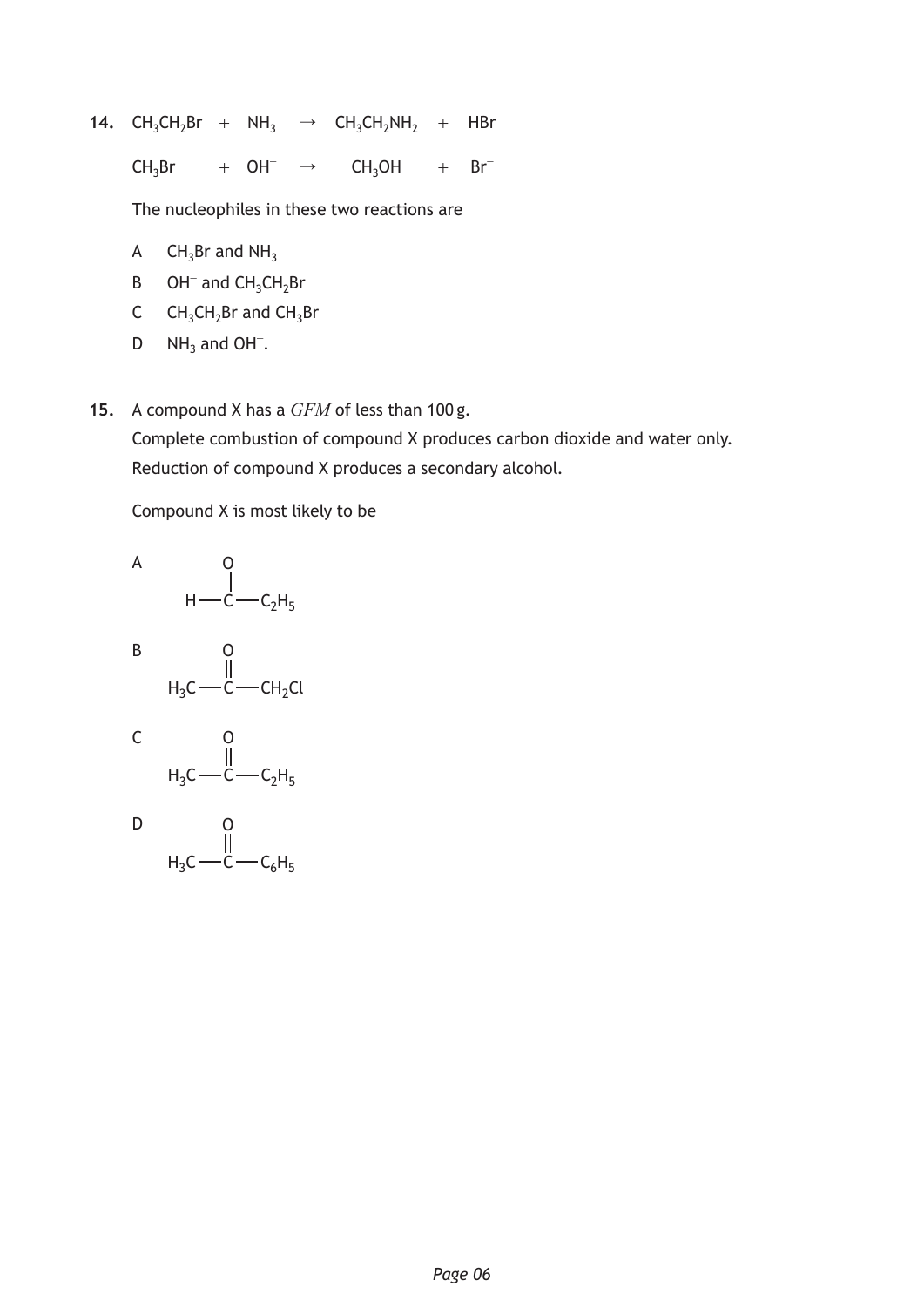| 16. | Amine           | Boiling point $(°C)$ |
|-----|-----------------|----------------------|
|     | $C_2H_5N(CH_3)$ | 37.5                 |
|     | $(C_2H_5)_2NH$  | 56.3                 |
|     | $C_4H_9NH_2$    | 77.8                 |

Based on the information in the table,

- A the tertiary amine has the highest boiling point
- B the secondary amine has the lowest boiling point
- C the primary amine has a lower boiling point than the tertiary amine
- D the secondary amine has a lower boiling point than the primary amine.
- **17.** Compound Y reacts with the product of its own oxidation to form an ester. Compound Y could be
	- A propanal
	- B propan-1-ol
	- C propan-2-ol
	- D propanoic acid.
- **18.** Which of the following statements about benzene is correct?
	- A The benzene molecule is planar.
	- B Benzene does not react with electrophiles.
	- C Benzene readily undergoes nucleophilic attack.
	- D The benzene molecule contains carbon to carbon bonds of two different lengths.
- **19.** Chlorine has two isotopes, 35Cl and 37Cl.

These isotopes are present in a sample of 1,1,1-trichloroethane,  $C_2H_3Cl_3$ . The number of molecular ion peaks expected in the mass spectrum of 1,1,1-trichloroethane is

- A 6
- B 4
- $C<sub>3</sub>$
- D 2.

**[Turn over**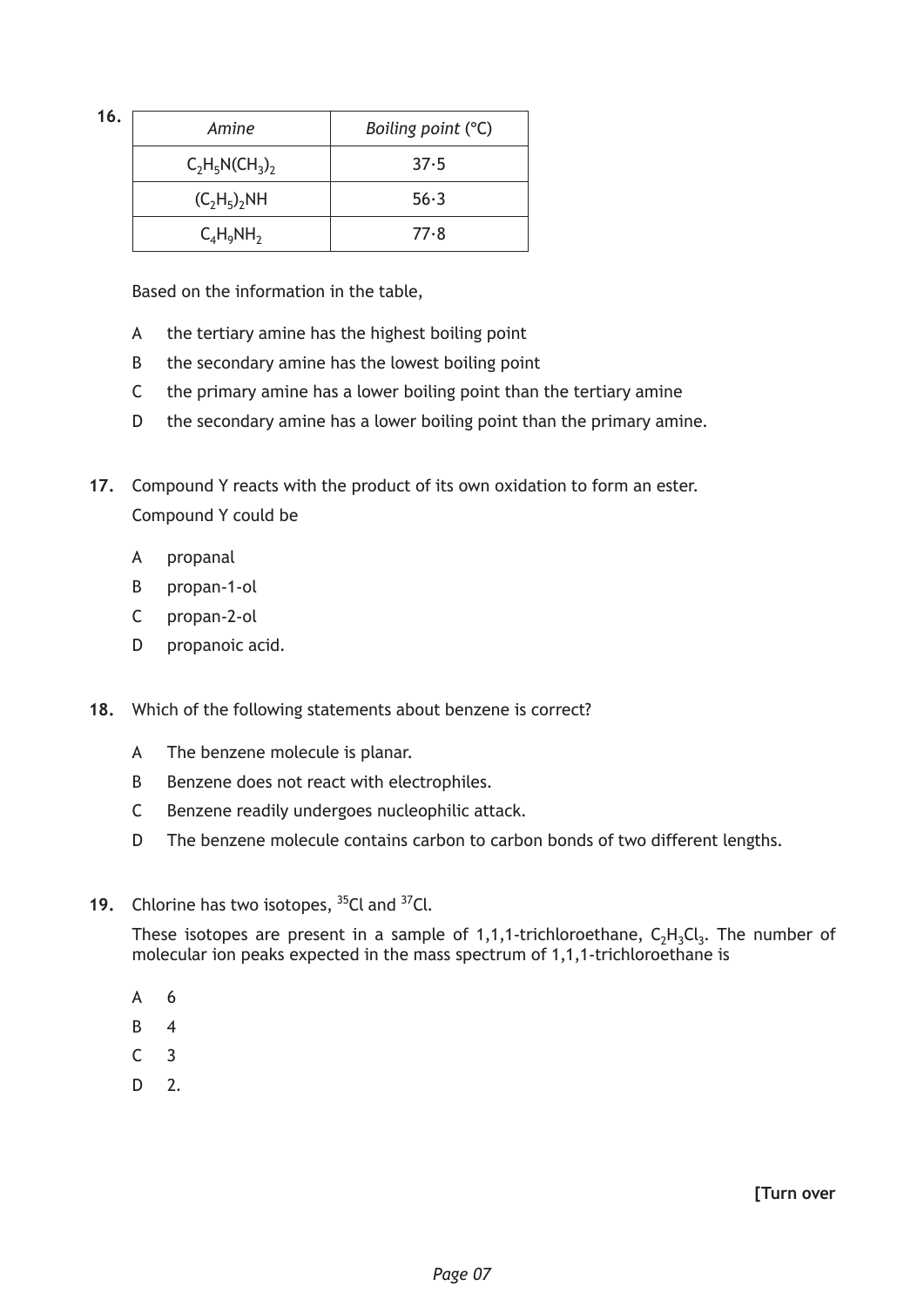**20.** The following substance was analysed using an infrared spectrometer.



The spectrum produced would **not** have a significant peak in the wave number range

- A 1700–1680 cm<sup>-1</sup>
- B 2962–2853 cm<sup>-1</sup>
- C 3100–3000 cm<sup>-1</sup>
- D 3500–3300 cm<sup>-1</sup>.
- **21.** Antisense drugs are a group of medicines that act by binding to DNA to block the synthesis of some proteins.

Which line in the table is correct for antisense drugs?

|   | Classification | Receptor   |
|---|----------------|------------|
| А | antagonist     | <b>DNA</b> |
| B | antagonist     | protein    |
|   | agonist        | <b>DNA</b> |
|   | agonist        | protein    |

- **22.** Which of the following would be most suitable as a reagent in the gravimetric analysis of silver ions?
	- A Sodium nitrate
	- B Potassium sulfate
	- C Barium carbonate
	- D Ammonium chloride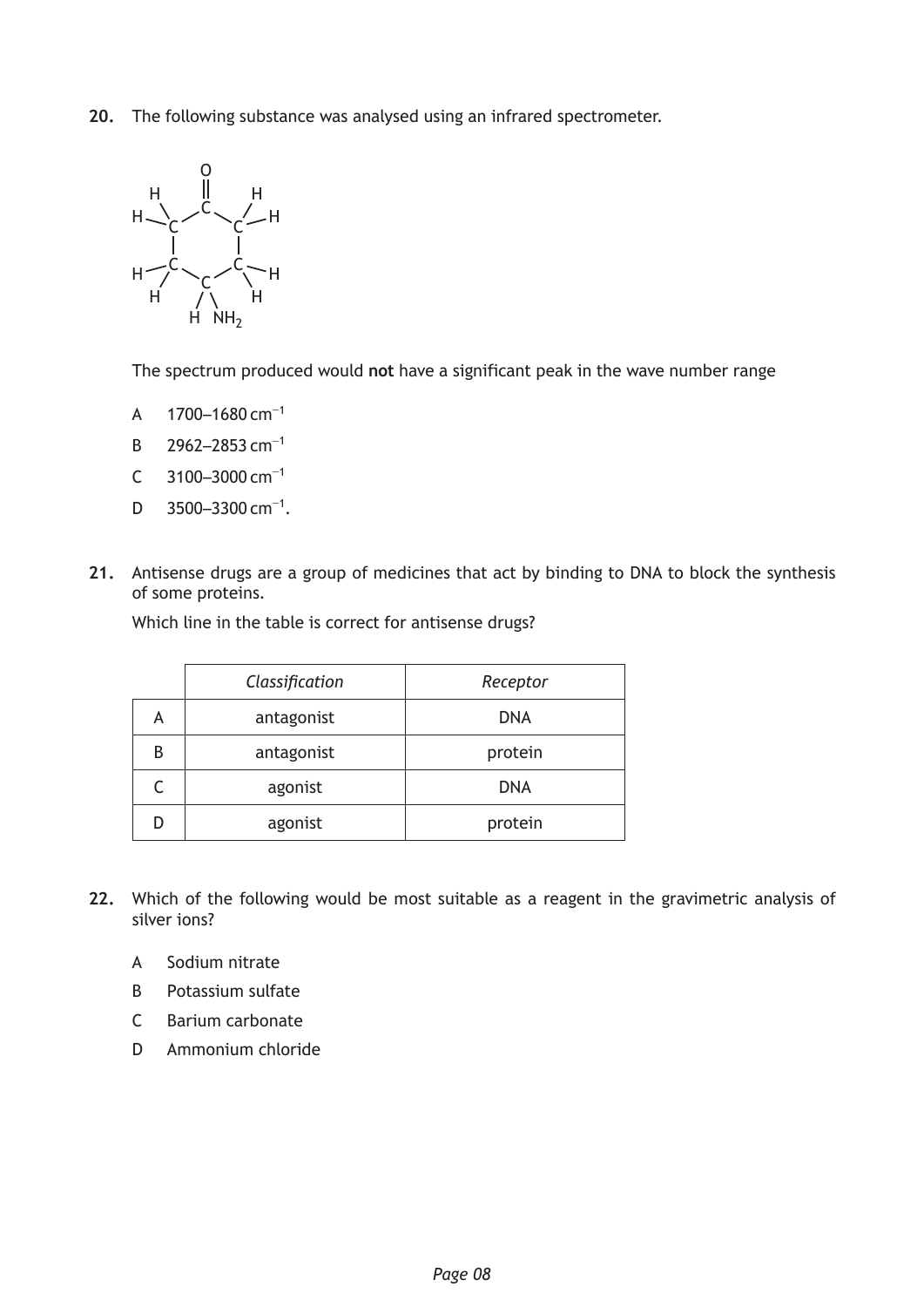- **23.** Using colorimetry, the most appropriate filter for determining the concentration of green nickel ions,  $\text{Ni}^{2+}$ (aq), in a solution, would be
	- A 390 nm
	- B 490 nm
	- C 540 nm
	- D 680 nm.
- **24.** The diagram shows a thin layer chromatogram for a mixture of amino acids.



Which amino acid has an R<sub>f</sub> value of approximately 0∙75?

- A Amino acid S
- B Amino acid R
- C Amino acid Q
- D Amino acid P

**[Turn over**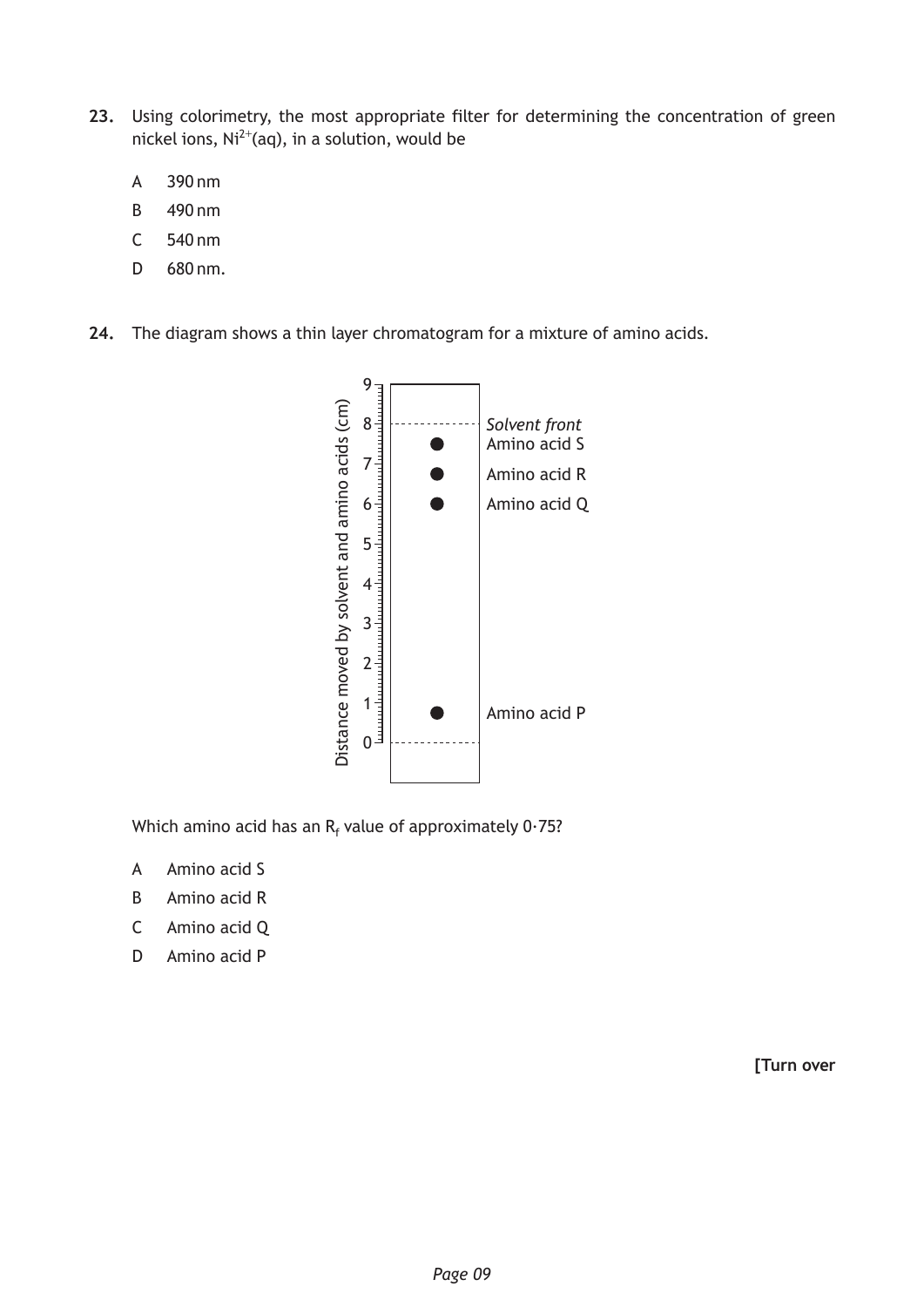**25.** Which line in the table shows the properties of the most suitable solvent to extract caffeine from an aqueous solution of tea?

| A | Caffeine is more soluble in the<br>solvent than it is in the tea solution. | The solvent is immiscible in the tea<br>solution. |
|---|----------------------------------------------------------------------------|---------------------------------------------------|
| B | Caffeine is more soluble in the<br>solvent than it is in the tea solution. | The solvent is miscible in the tea<br>solution.   |
|   | Caffeine is less soluble in the solvent<br>than it is in the tea solution. | The solvent is miscible in the tea<br>solution.   |
| D | Caffeine is less soluble in the solvent<br>than it is in the tea solution. | The solvent is immiscible in the tea<br>solution. |

**26.** A series of titrations was performed to determine the concentration of vitamin C in a brand of fruit juice. A standard solution of the fruit juice was prepared and titrated with iodine solution.

Which of the following would be a suitable control experiment for this analysis?

- A Titrate more samples from the same carton of fruit juice.
- B Titrate a solution of pure vitamin C of known concentration.
- C Titrate more samples from the standard solution of fruit juice.
- D Titrate a sample from a different carton of the same brand of fruit juice.
- **27.** Ba(OH)<sub>2</sub>(aq) + Na<sub>2</sub>SO<sub>4</sub>(aq)  $\rightarrow$  BaSO<sub>4</sub>(s) + 2NaOH(aq)

50 cm<sup>3</sup> of 0·010 moll<sup>-1</sup> barium hydroxide solution were added to 50 cm<sup>3</sup> of 0·010 moll<sup>-1</sup> sodium sulfate solution.

The concentration of sodium hydroxide, in mol  $L^{-1}$ , in the resulting solution is

- A 0·0010
- B 0·010
- $C = 0.020$
- $D = 0.10$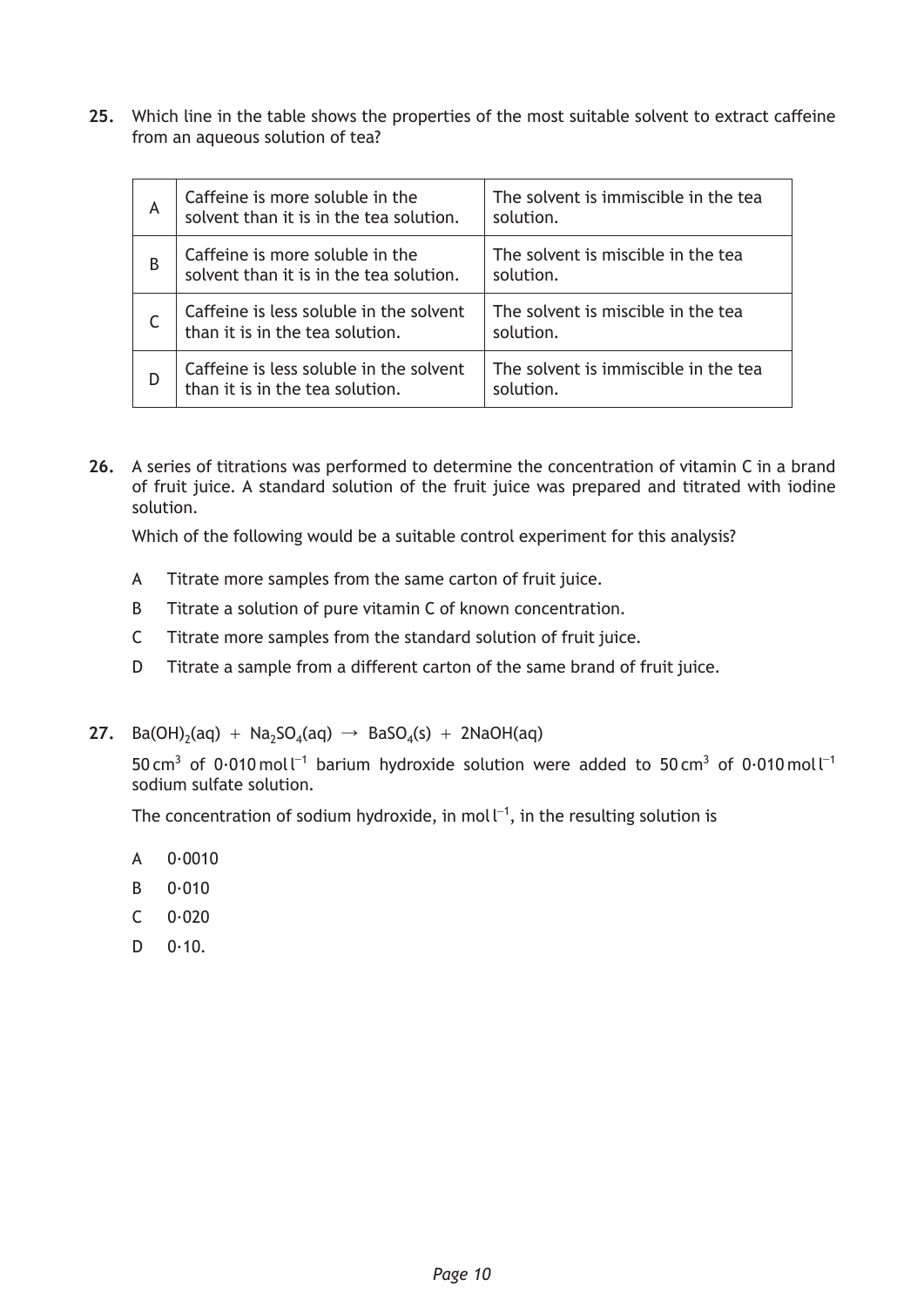**28.**  $1·06 × 10<sup>−2</sup>$  moles of phenylamine,  $C_6H_5NH_2$ , react with  $5·16$  g of bromine. Which equation shows the correct stoichiometry for this reaction?

|  |  | A $C_6H_5NH_2$ + Br <sub>2</sub> $\rightarrow$ $C_6H_4BrNH_2$ + HBr     |  |
|--|--|-------------------------------------------------------------------------|--|
|  |  | B $C_6H_5NH_2$ + 2Br <sub>2</sub> $\rightarrow$ $C_6H_3Br_2NH_2$ + 2HBr |  |
|  |  | C $C_6H_5NH_2$ + $3Br_2$ $\rightarrow$ $C_6H_2Br_3NH_2$ + $3HBr$        |  |
|  |  | D $C_6H_5NH_2$ + 4Br <sub>2</sub> $\rightarrow$ $C_6HBr_4NH_2$ + 4HBr   |  |

**29.** Ibuprofen is used for the relief of pain, fever and inflammation. A structural formula for ibuprofen is shown below.



If one tablet contains 300 mg of ibuprofen, approximately how many tablets can be manufactured from 1 mole of ibuprofen?

- A  $6.73 \times 10^{2}$
- B  $6.87 \times 10^{2}$
- C  $6.73 \times 10^{-1}$
- D  $6.87 \times 10^{-1}$

**[Turn over for next question**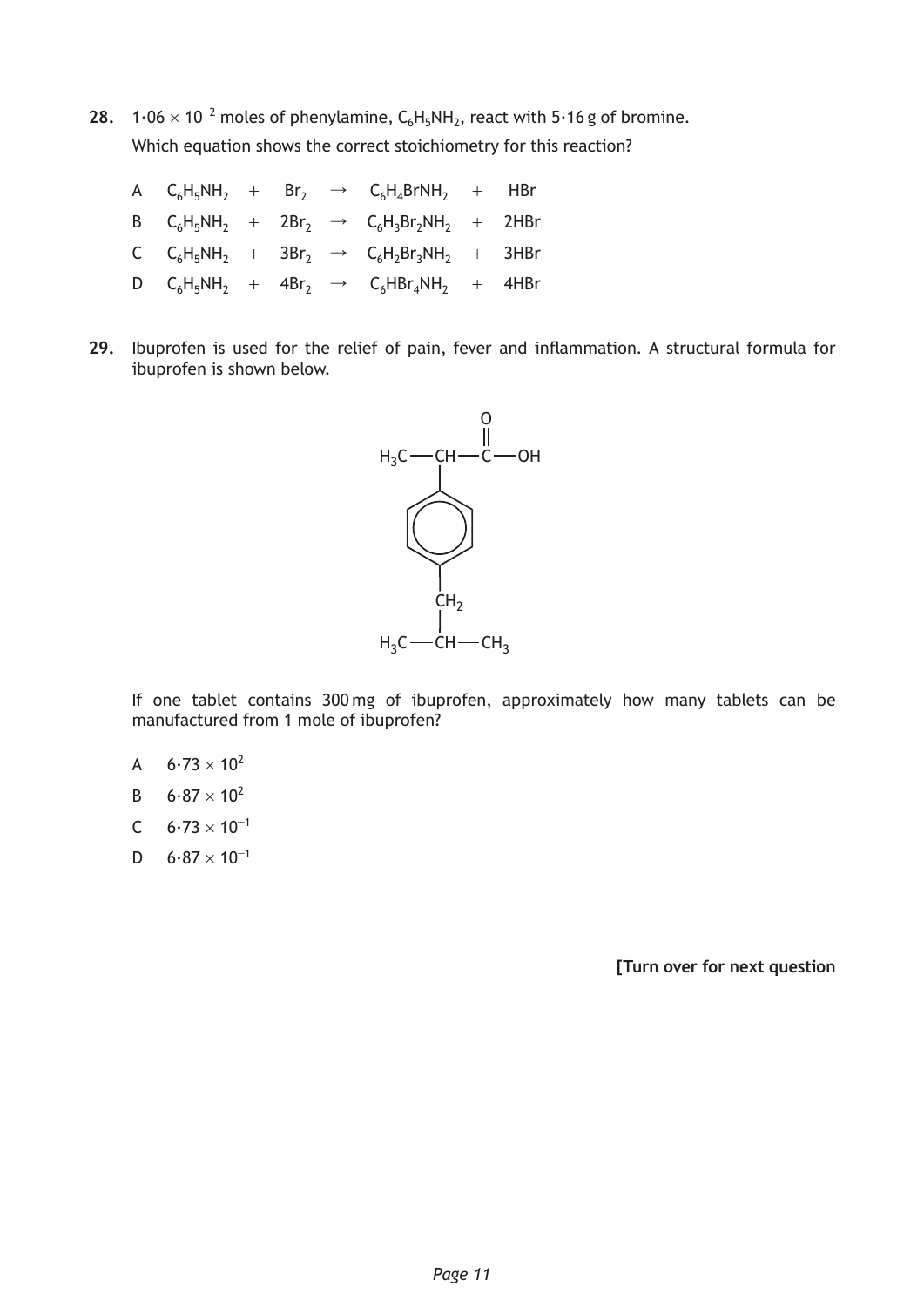**30.** The term accuracy is used to describe how close an experimental result is to the theoretical value. The term precision is used to describe how close a set of duplicate results are to each other.

Four students determined the percentage by mass of chlorine in  $BaCl_2$ .  $2H_2O$ . Which of the following sets of results is both accurate and precise?

- A 29·0%, 29·0%, 29·1%
- B 29·1%, 28·2%, 29·9%
- C 34·0%, 34·1%, 34·0%
- D 34·0%, 34·3%, 33·8%

### **[END OF SECTION 1. NOW ATTEMPT THE QUESTIONS IN SECTION 2 OF YOUR QUESTION AND ANSWER BOOKLET]**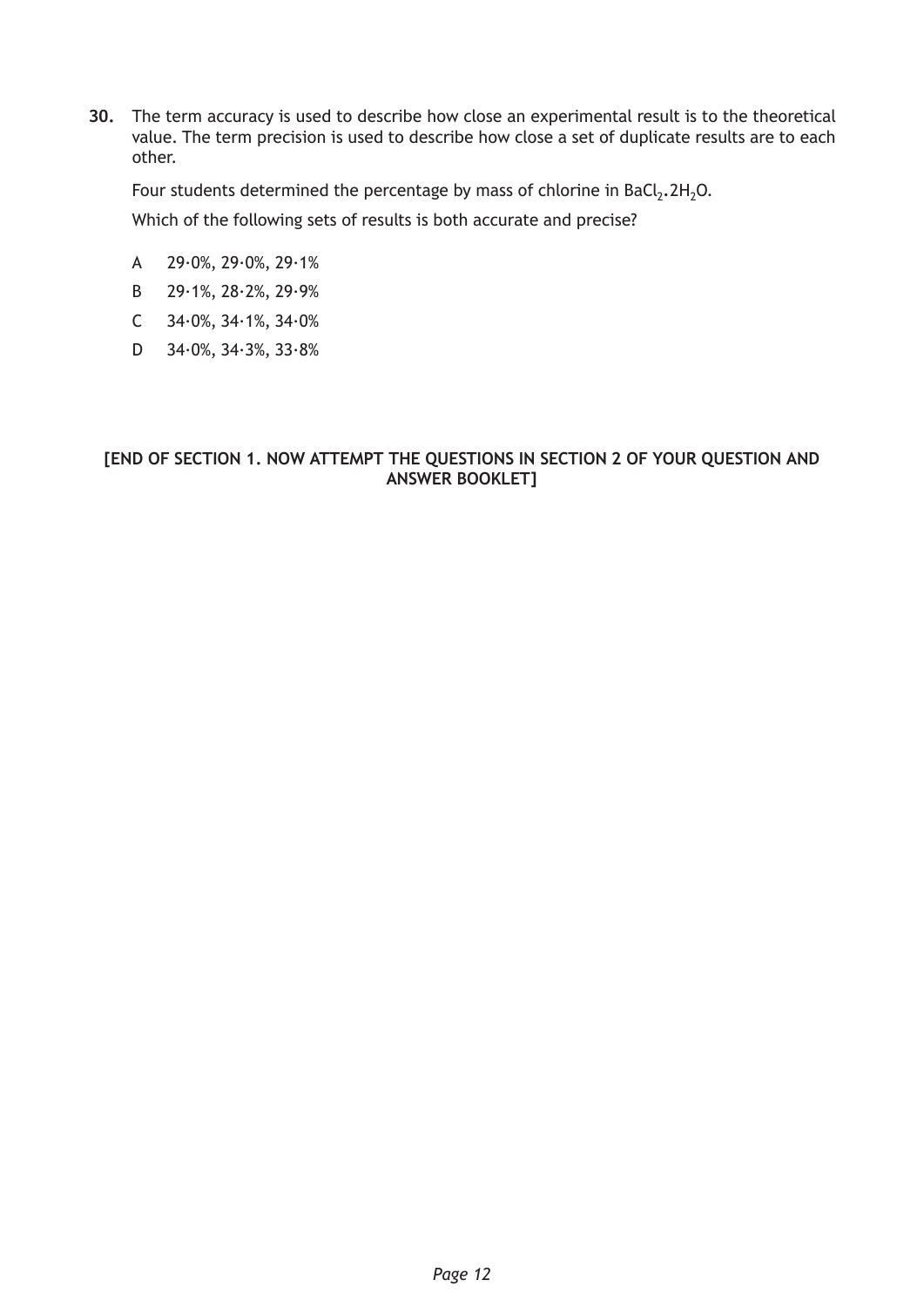|                                                                            | FOR OFFICIAL USE<br><b>National</b><br>Qualifications<br>2017 |      | Mark                                     |                  |
|----------------------------------------------------------------------------|---------------------------------------------------------------|------|------------------------------------------|------------------|
| X713/77/01                                                                 |                                                               |      | Section 1 - Answer Grid<br>and Section 2 | <b>Chemistry</b> |
| MONDAY, 8 MAY<br>$9:00$ AM $- 11:30$ AM                                    |                                                               |      | * X 7                                    | 7                |
|                                                                            |                                                               |      |                                          |                  |
| Fill in these boxes and read what is printed below.<br>Full name of centre |                                                               | Town |                                          |                  |
| Forename(s)                                                                | Surname                                                       |      | Number of seat                           |                  |

You may refer to the Chemistry Data Booklet for Higher and Advanced Higher.

**Total marks — 100**

#### **SECTION 1 — 30 marks**

Attempt ALL questions.

Instructions for the completion of Section 1 are given on *Page 02*.

#### **SECTION 2 — 70 marks**

Attempt ALL questions.

Write your answers clearly in the spaces provided in this booklet. Additional space for answers and rough work is provided at the end of this booklet. If you use this space you must clearly identify the question number you are attempting. Any rough work must be written in this booklet. You should score through your rough work when you have written your final copy.

Use **blue** or **black** ink.

Before leaving the examination room you must give this booklet to the Invigilator; if you do not, you may lose all the marks for this paper.



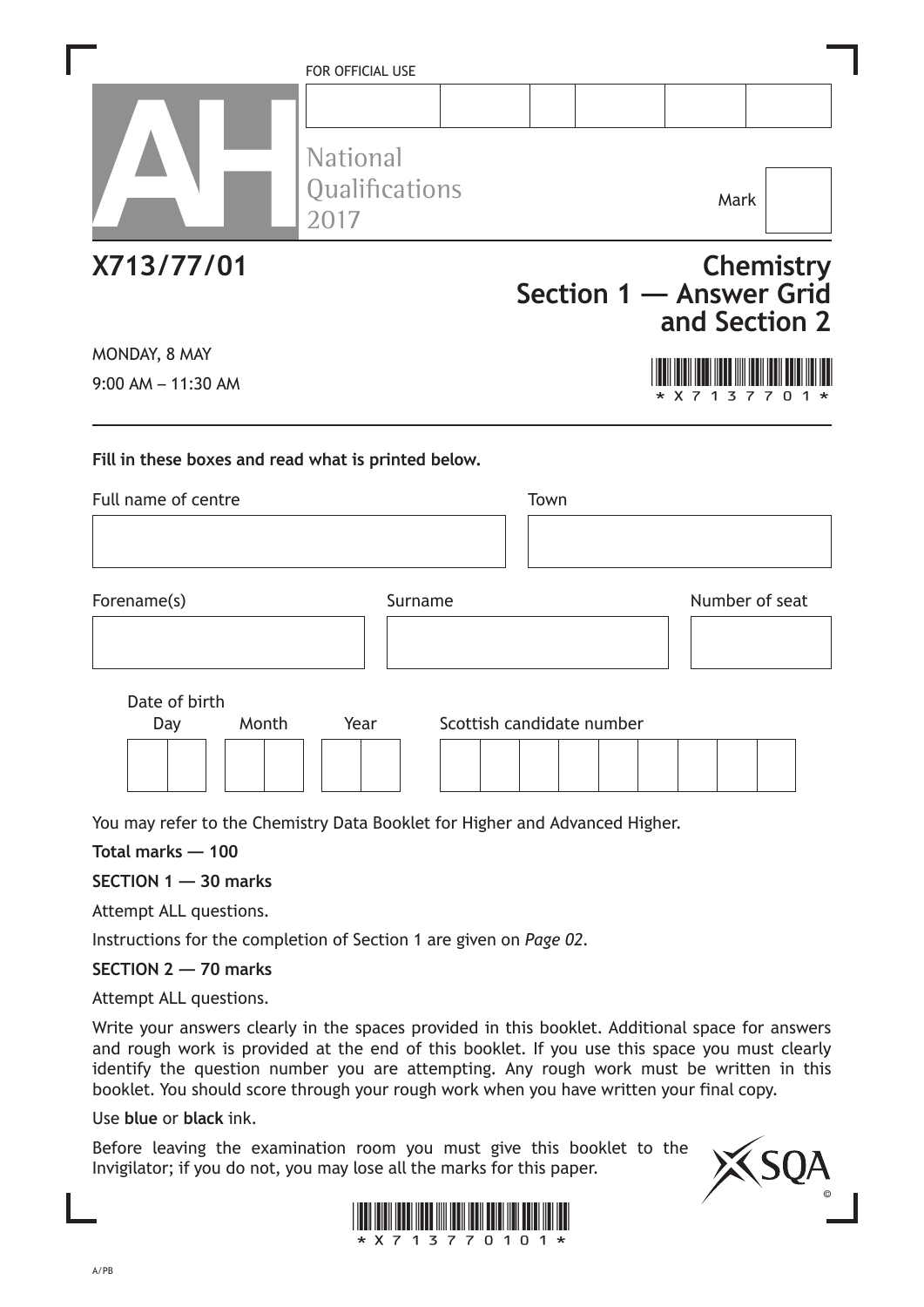The questions for Section 1 are contained in the question paper X713/77/02.

Read these and record your answers on the answer grid on *Page 03* opposite.

Use **blue** or **black** ink. Do NOT use gel pens or pencil.

- 1. The answer to each question is **either** A, B, C or D. Decide what your answer is, then fill in the appropriate bubble (see sample question below).
- 2. There is **only one correct** answer to each question.
- 3. Any rough working should be done on the additional space for answers and rough work at the end of this booklet.

#### **Sample Question**

To show that the ink in a ball-pen consists of a mixture of dyes, the method of separation would be:

- A fractional distillation
- B chromatography
- C fractional crystallisation
- D filtration.

The correct answer is **B** — chromatography. The answer **B** bubble has been clearly filled in (see below).



#### **Changing an answer**

If you decide to change your answer, cancel your first answer by putting a cross through it (see below) and fill in the answer you want. The answer below has been changed to **D**.



If you then decide to change back to an answer you have already scored out, put a tick  $(\checkmark)$  to the **right** of the answer you want, as shown below:



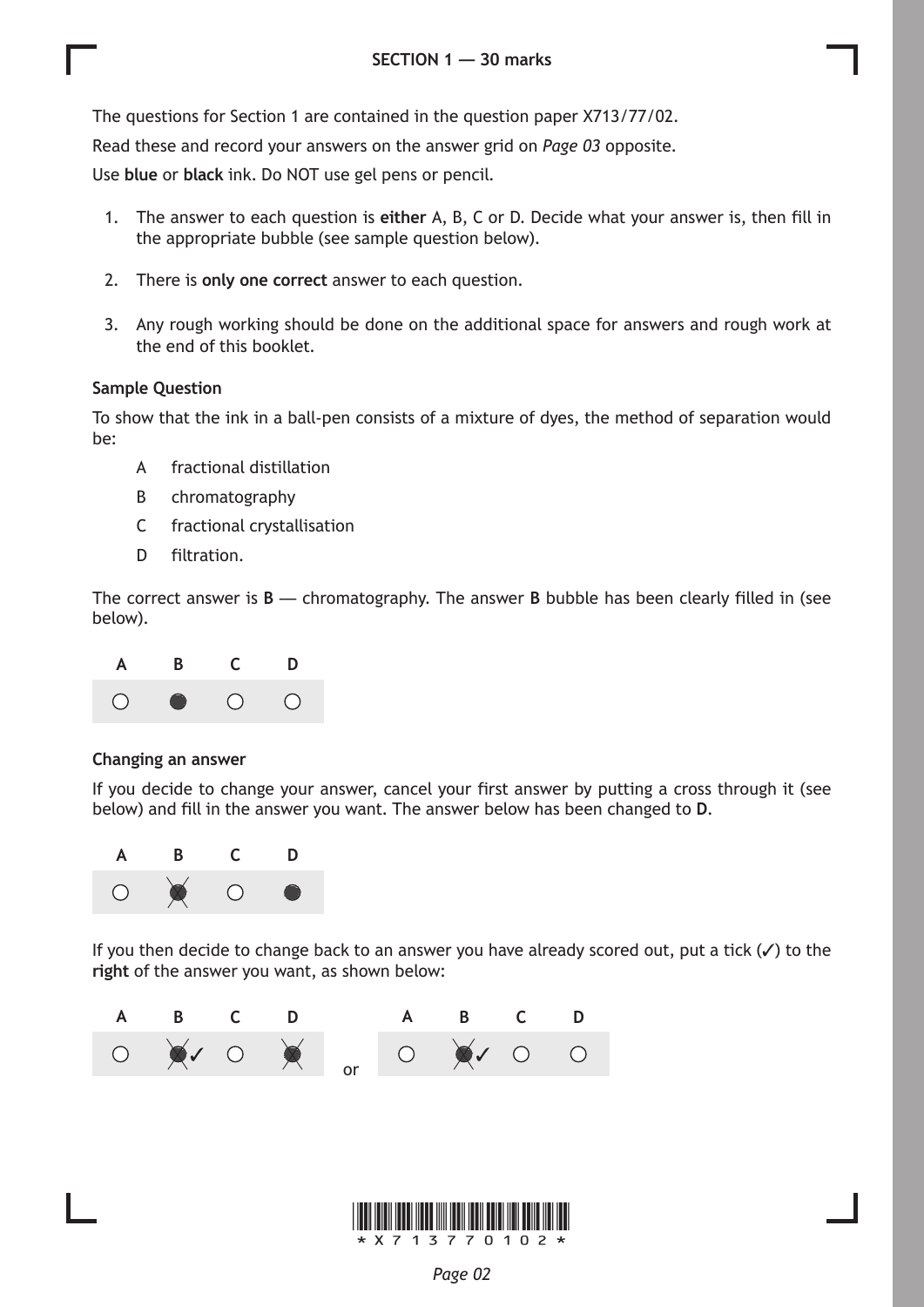



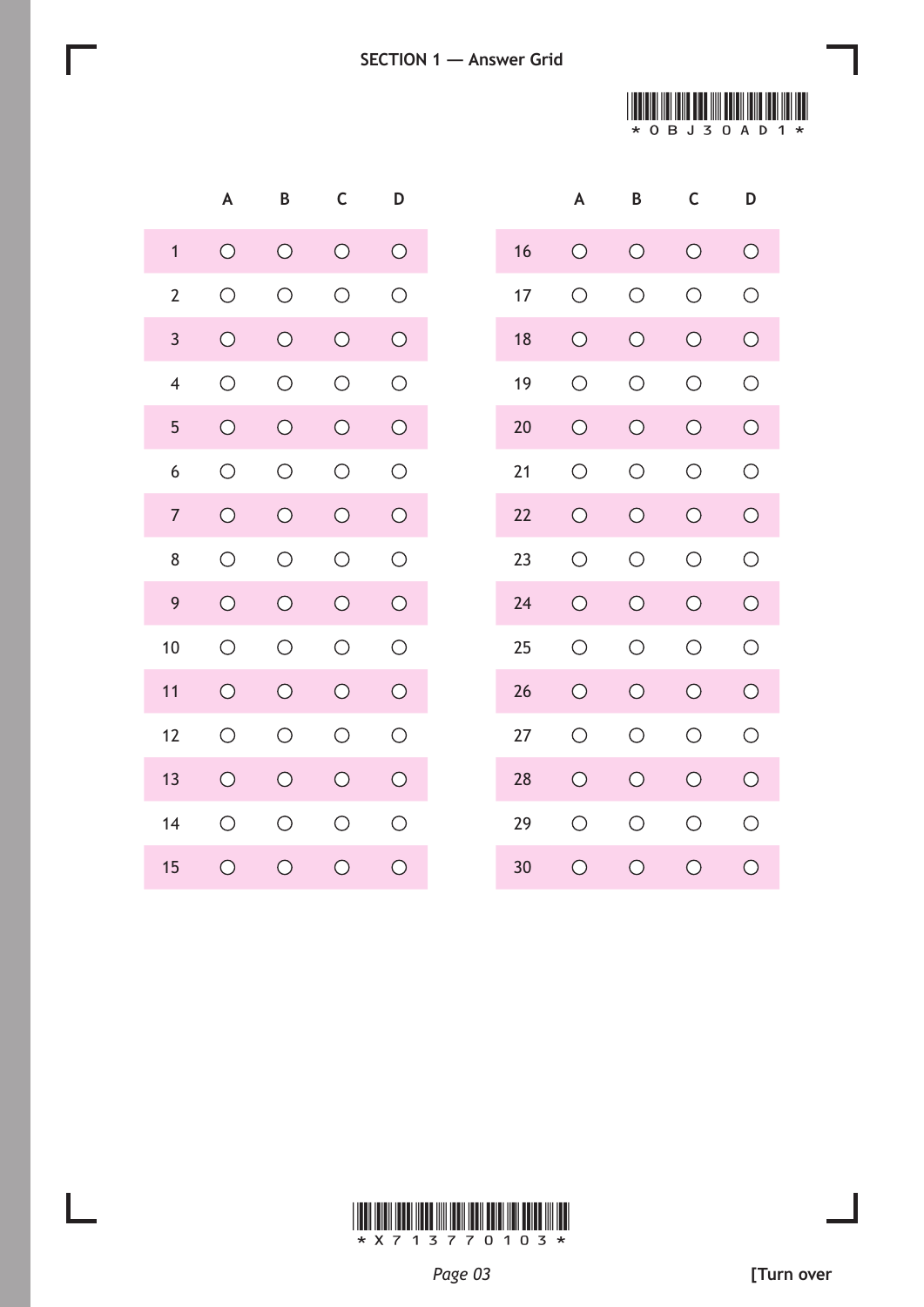**[BLANK PAGE]**

**DO NOT WRITE ON THIS PAGE**



L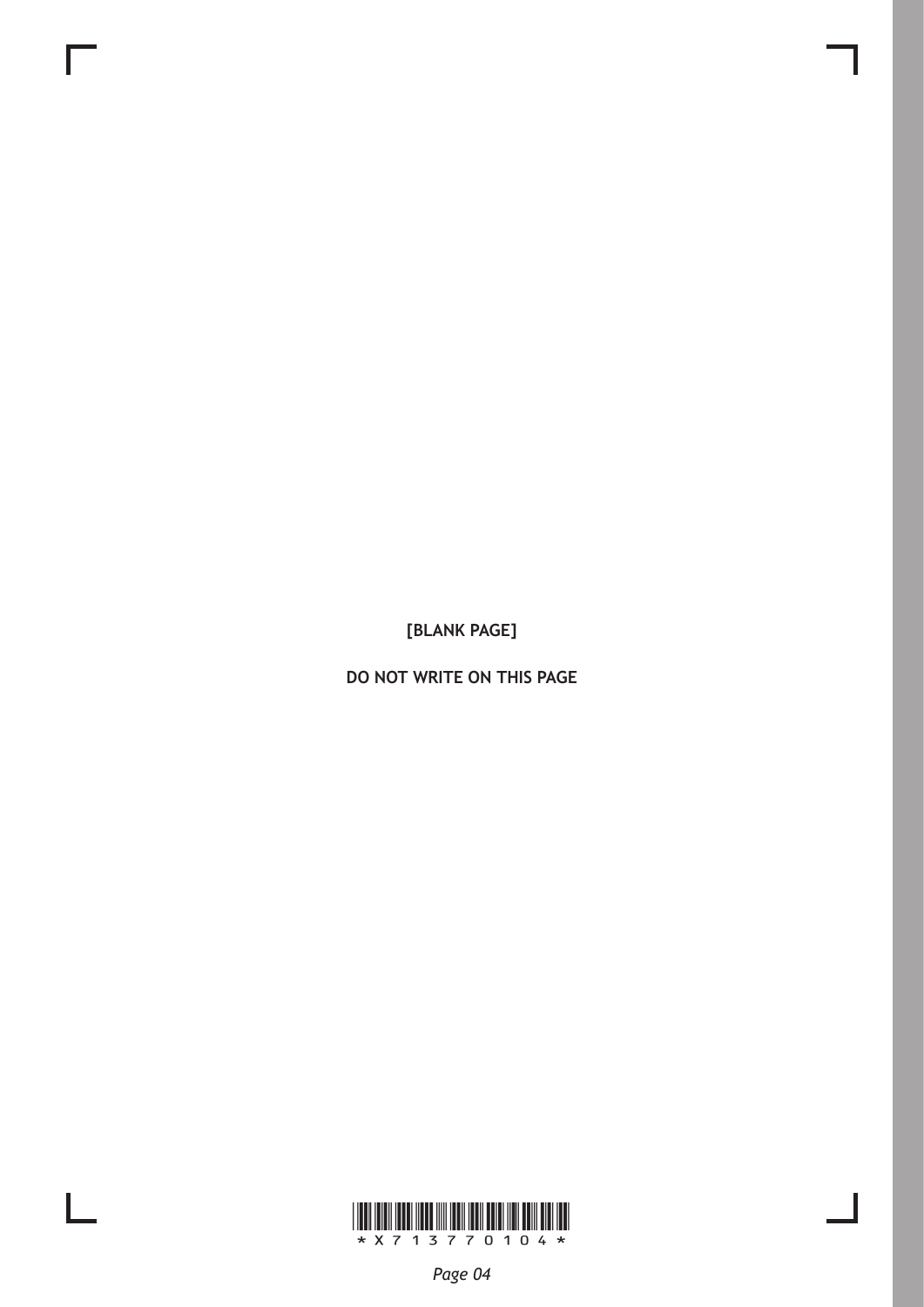

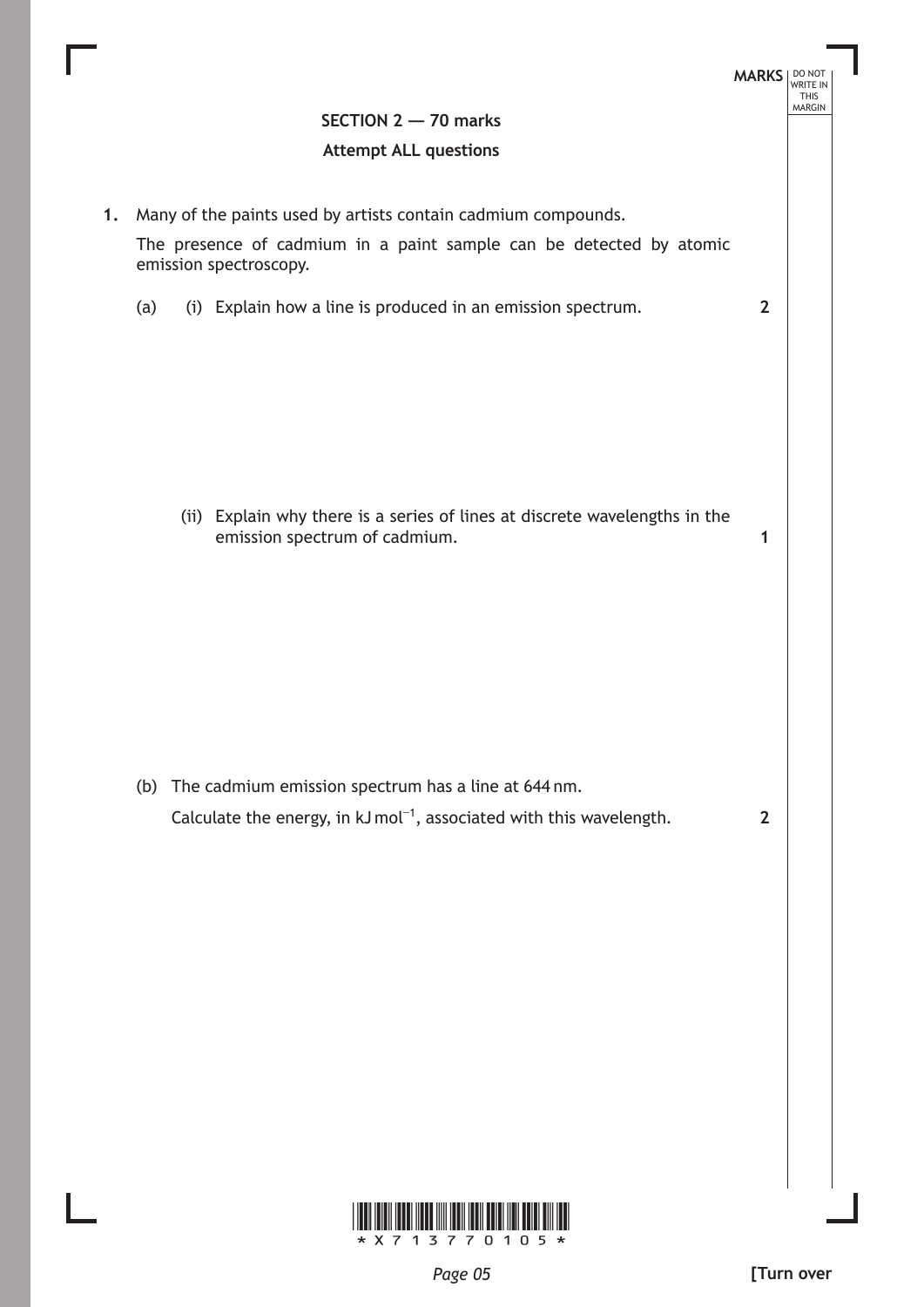**MARKS** NO NOT THIS<br>MARGIN **2.** Phosphorus forms different compounds with chlorine. (a) When heated, phosphorus pentachloride dissociates to form phosphorus trichloride and chlorine.  $PCl_5(g)$   $\Rightarrow$   $PCl_3(g)$  +  $Cl_2(g)$   $\Delta H = +124 \text{ kJ} \text{ mol}^{-1}$ In an experiment to determine the equilibrium constant, *K*, 0∙100 mol of PCl<sub>5</sub> was placed in a sealed 1∙00 litre flask and heated to 250 °C. At equilibrium 0∙0420 mol of PCl<sub>3</sub> had been formed. (i) Calculate the equilibrium constant,  $K$ , for the reaction at 250 °C. (ii) The temperature of the equilibrium mixture was increased to 400 °C. Explain the effect of this change in temperature on the value of the equilibrium constant, *K*. **3 2**

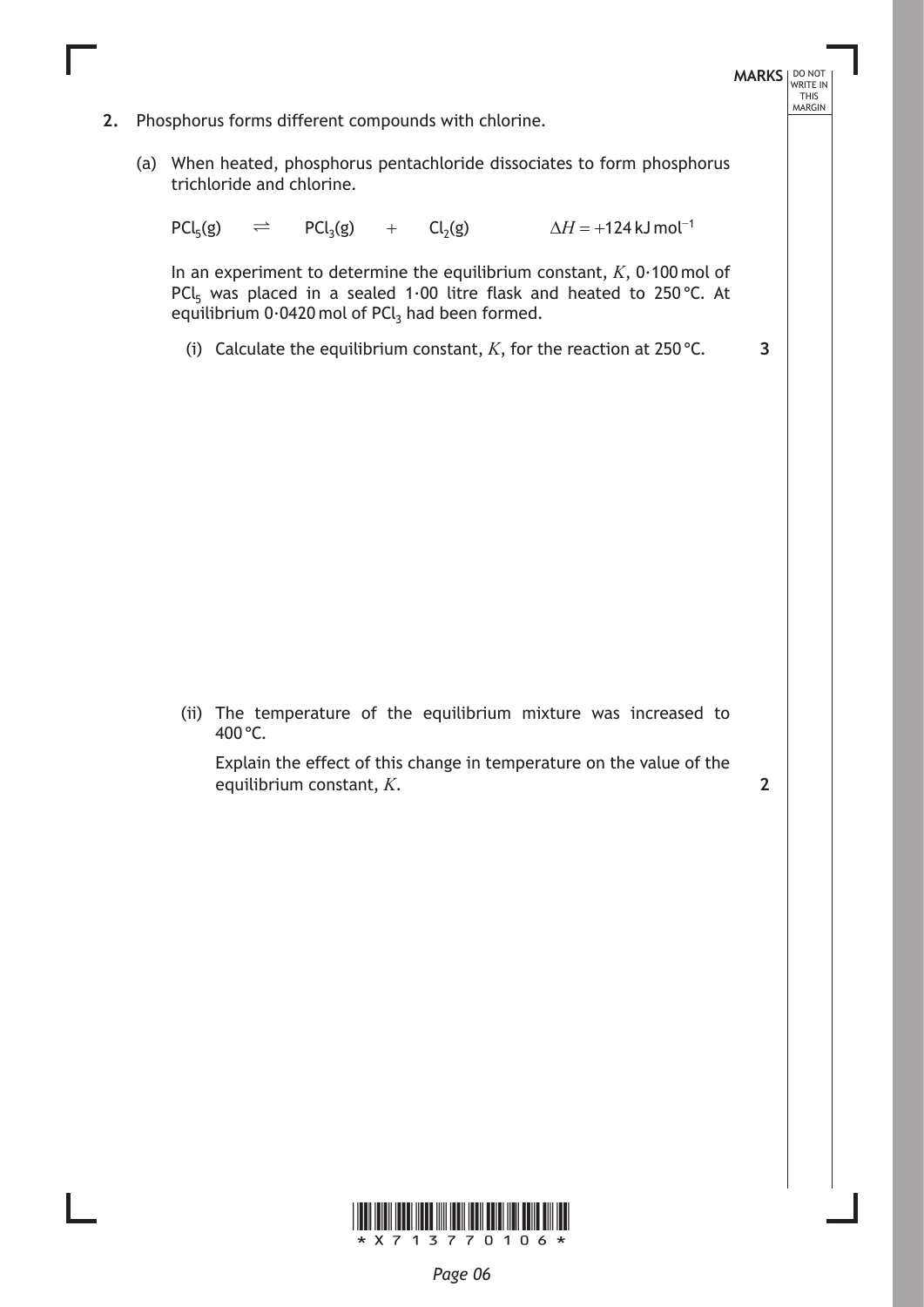## **2. (continued)**

- (b) In the solid state, phosphorus pentachloride is ionic and has the formula  $[PCl_4]$ <sup>+</sup> $[PCl_6]$ <sup>-</sup>.
	- (i) The three-dimensional structure for the  $[PCl_4]^+$  ion is shown. Complete the table for the  $[PCl_6]^-$  ion.

| Phosphorus species | Three-dimensional structure |
|--------------------|-----------------------------|
| $[PCl_4]^+$        | +<br>Cl<br>C(ww')           |
| $[PCl_6]^-$        |                             |

(ii) Phosphorus oxychloride, POCl<sub>3</sub>, has a similar three-dimensional structure to the  $[PCl_4]^+$  ion as shown.



Suggest a reason why the bond angle in the POCl<sub>3</sub> molecule is less than the bond angle in the  $[\mathsf{P}\mathsf{Cl}_4]^+$  ion.



**MARKS** NO NOT

**1**

THIS<br>MARGIN

*Page 07*

**1**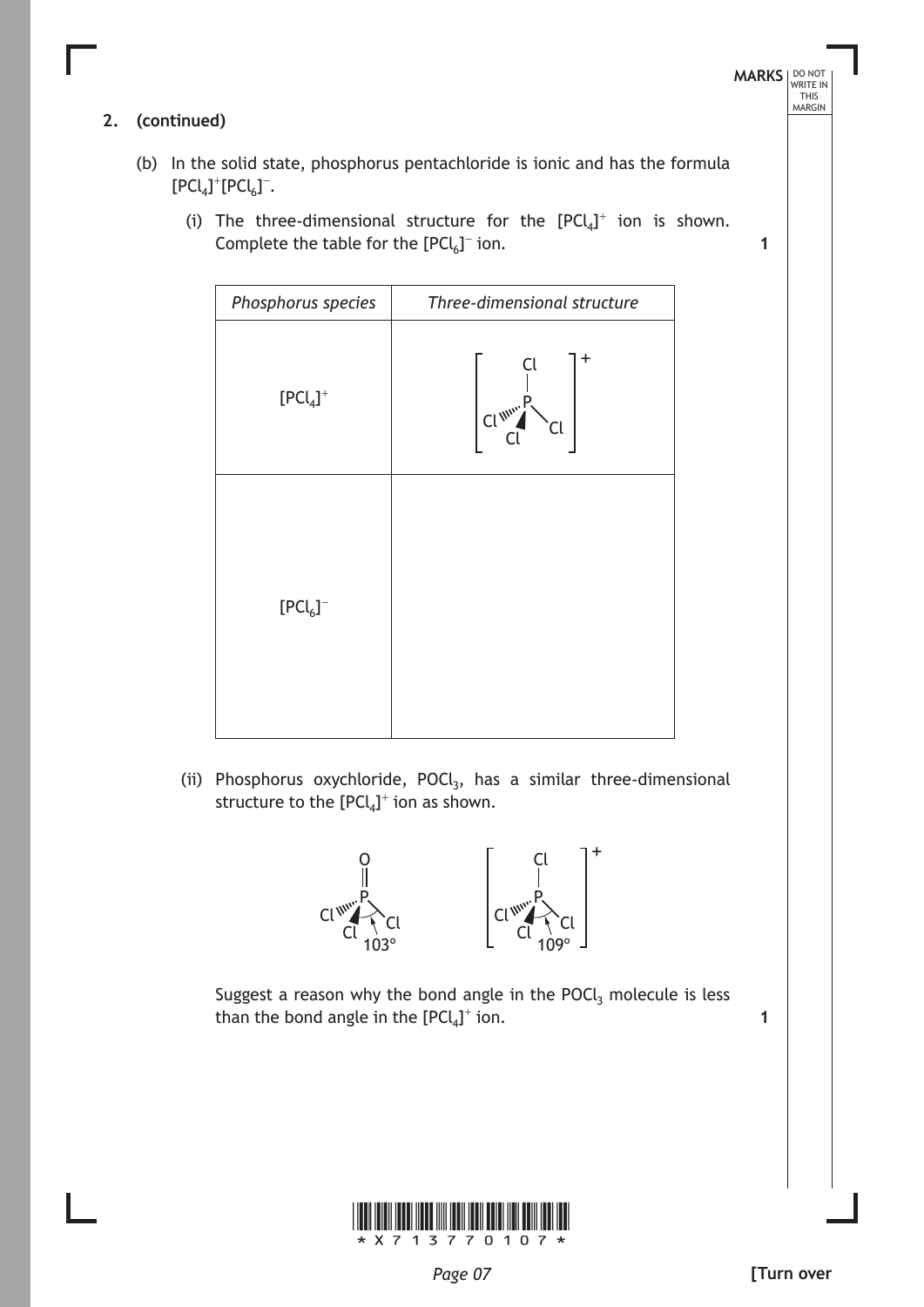- **3.** Zinc is often found in nature together with lead in sulfide ores. Different industrial processes can be used for the production of zinc metal. One of these is an electrolytic process and another is a thermal process.
	- (a) In the electrolytic process, zinc sulfide is converted into zinc oxide by roasting in a furnace at 1300 K.

 $2ZnS(s)$  +  $3O_2(g)$   $\rightarrow$   $2ZnO(s)$  +  $2SO_2(g)$ 

The data in the table refers to this reaction.

| Substance | $\Delta H_f^{\circ}$ (kJ mol <sup>-1</sup> ) | $S^{\circ}$ (J K <sup>-1</sup> mol <sup>-1</sup> ) |
|-----------|----------------------------------------------|----------------------------------------------------|
| ZnS(s)    | $-206$                                       | 58                                                 |
| $O_2(g)$  |                                              | 205                                                |
| ZnO(s)    | $-350$                                       | 44                                                 |
| $SO_2(g)$ | $-297$                                       | 248                                                |

- (i) For the conversion of zinc sulfide into zinc oxide, use the data in the table to calculate:
	- (A)  $\Delta H^{\circ}$ , in kJ mol<sup>-1</sup>;

(B)  $\Delta S^{\circ}$ , in JK<sup>-1</sup> mol<sup>-1</sup>.

(ii) Calculate the theoretical temperature, in K, above which the reaction is no longer feasible.



**1**

**1**

**MARKS** NO NOT

THIS<br>MARGIN

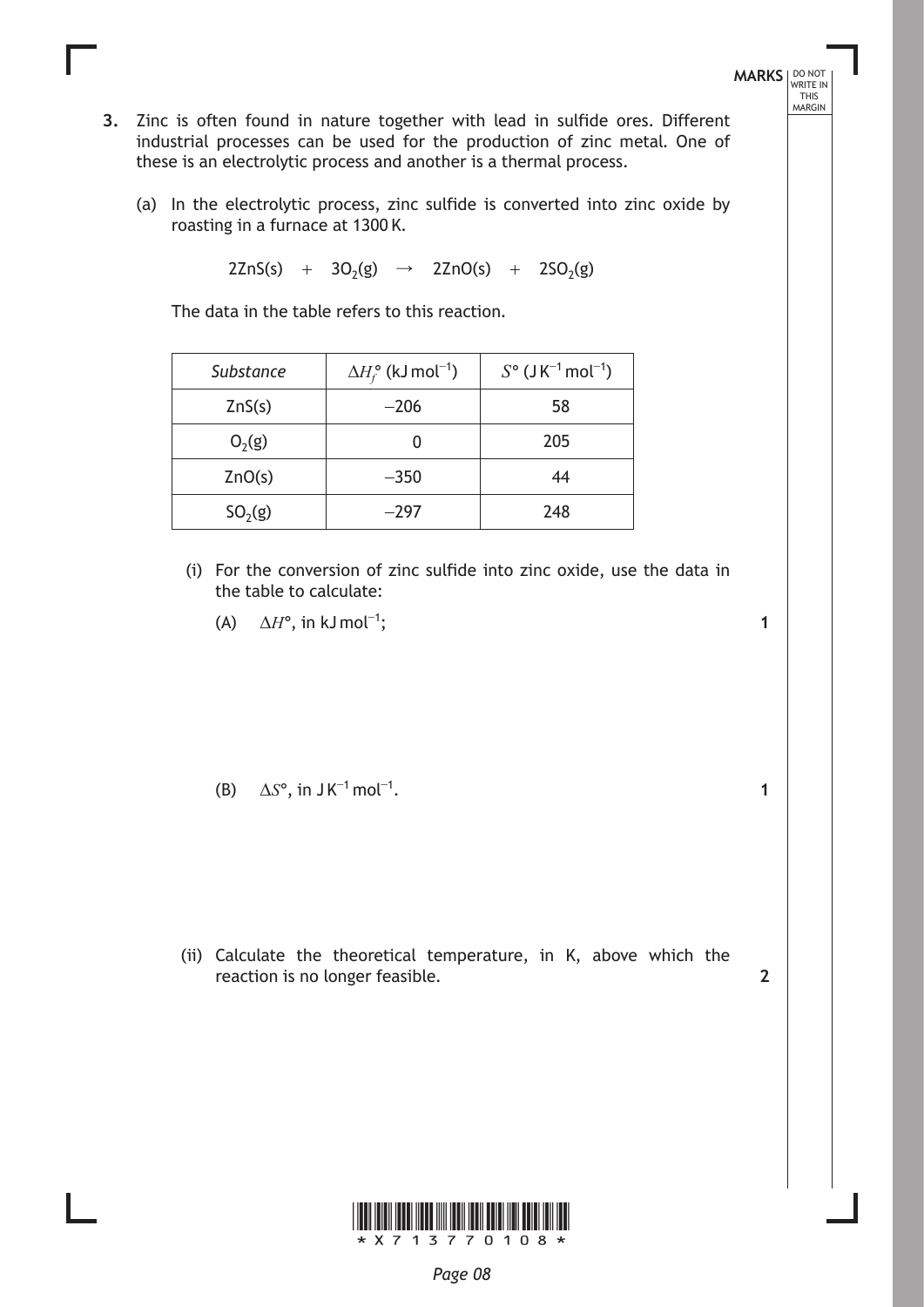#### **3. (continued)**

(b) In the thermal process, a mixture of zinc oxide and lead oxide is reacted with carbon in a furnace at a temperature of 1200 K.

Data for the metals and metal oxides are shown in the table below.

| Substance | Density<br>$(g cm^{-3})$ | Melting point<br>(K) | <b>Boiling point</b><br>(K) |
|-----------|--------------------------|----------------------|-----------------------------|
| Zn        | 7.1                      | 693                  | 1181                        |
| Pb        | $11-3$                   | 600                  | 2024                        |
| ZnO       | 5.6                      | 2248                 | 2633                        |
| PbO       | 9.5                      | 1161                 | 1808                        |

By considering all the information, suggest how a sample of zinc metal and a sample of lead metal could each be removed from the furnace.

**2**

**[Turn over**

**MARKS** NO NOT

THIS<br>MARGIN

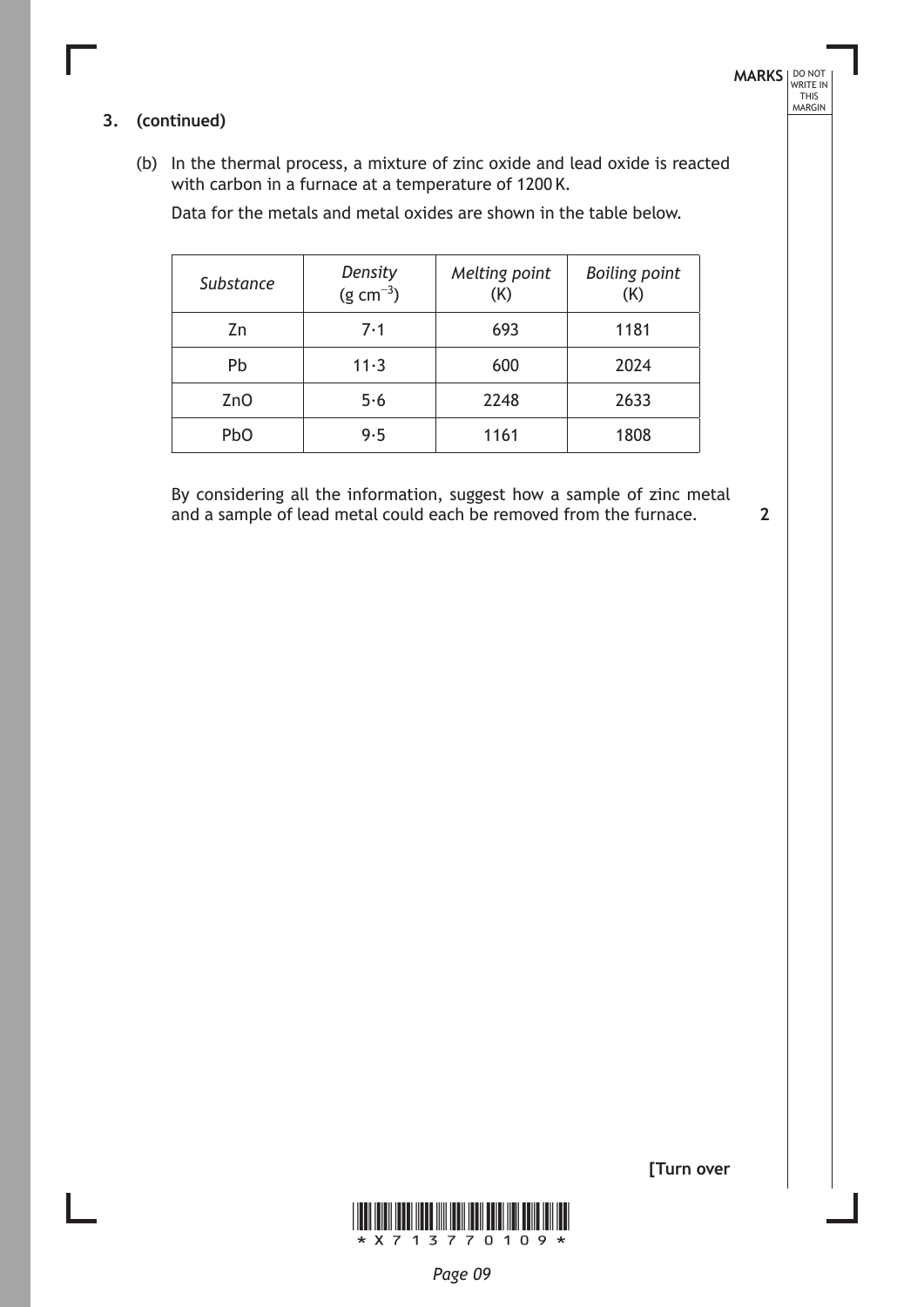

\*X713770110\*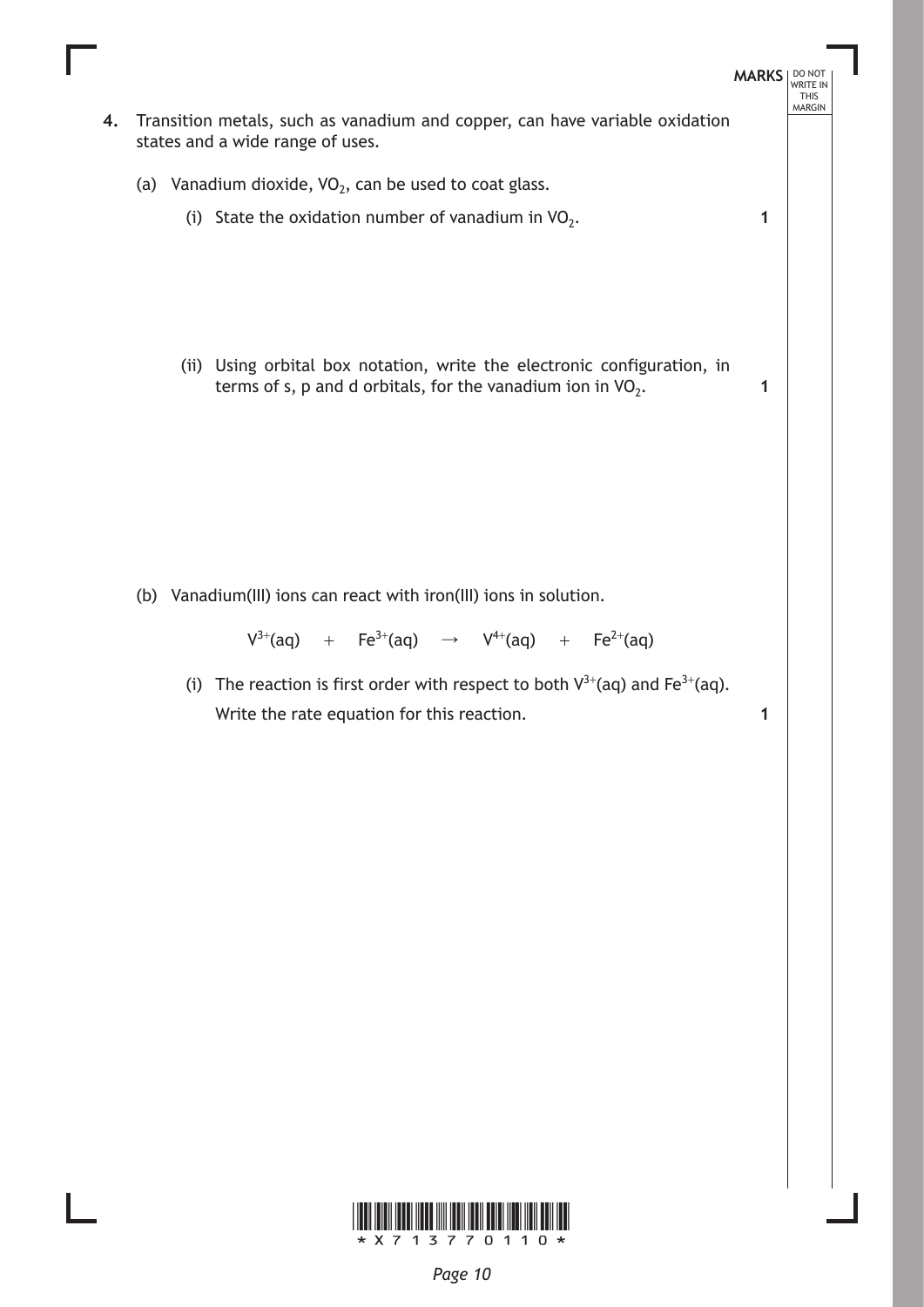# **MARKS** NO NOT THIS<br>MARGIN **4. (b) (continued)** (ii) In the presence of a  $Cu^{2+}(aq)$  catalyst, the reaction mechanism is:  $Cu^{2+}(aq)$  +  $V^{3+}$  $V^{3+}$ (aq) slow  $\rightarrow$  Cu<sup>+</sup>(aq) + V<sup>4+</sup>  $V^{4+}$ (aq)  $Cu^+(aq)$ (aq) +  $Fe^{3+}(aq)$ fast  $\rightarrow$  Cu<sup>2+</sup>(aq) + Fe<sup>2+</sup>  $Fe<sup>2+</sup>(aq)$ (A) State the order of the reaction with respect to  $Fe^{3+}(aq)$  when a Cu<sup>2+</sup>(aq) catalyst is present. Explain your answer. (B) Explain why  $Cu^{2+}(aq)$  can be described as a homogeneous catalyst in this reaction. (c) In the Middle Ages, Damascus steel was used for making sword blades. The steel from a sword blade of mass 1300 g was found to have a vanadium concentration of 71 ppm. Calculate the total mass of vanadium present in the sword blade. **2 1 2**



**[Turn over**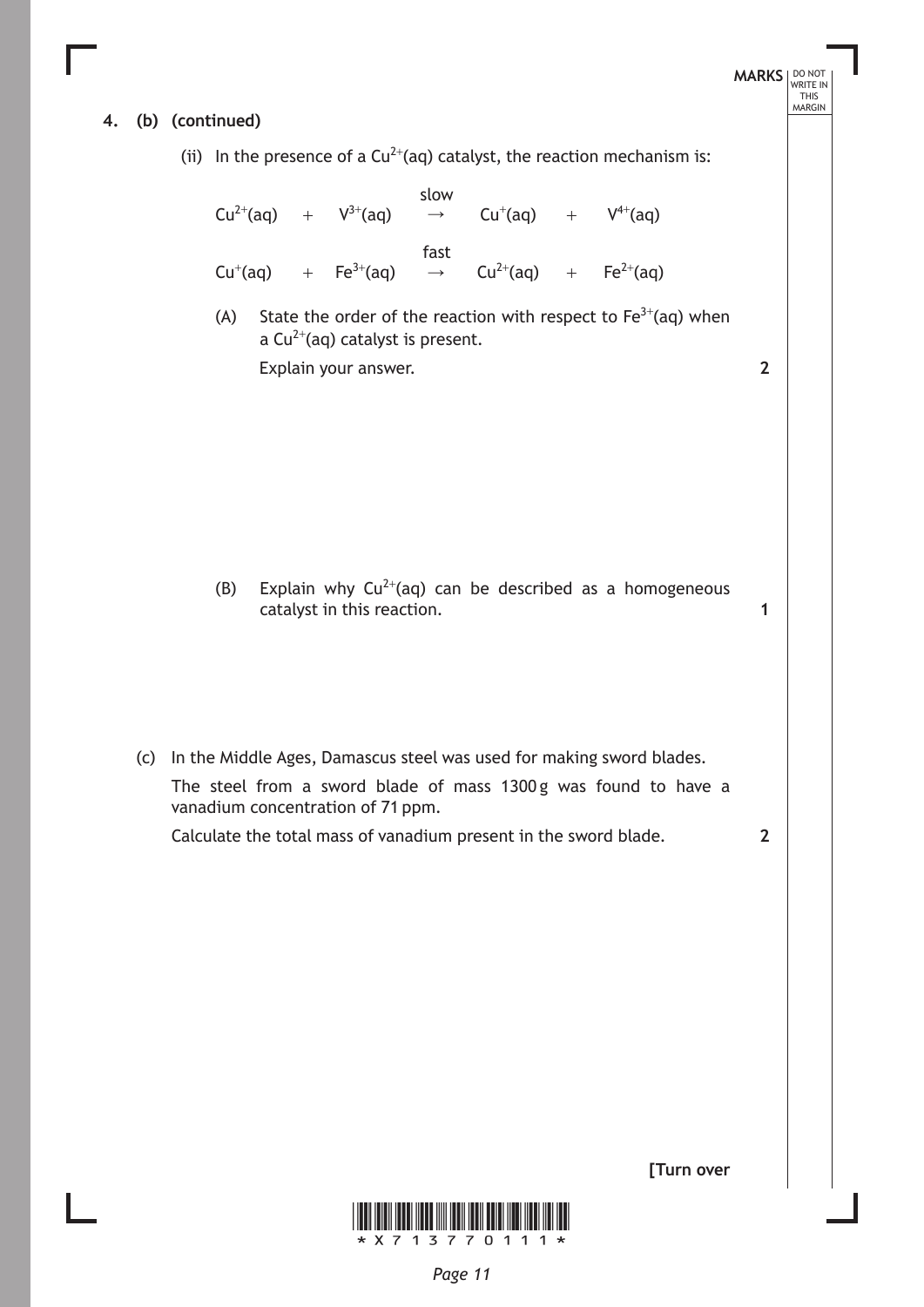**5.** A simple model of an atom is shown.



This simplistic model can be useful to help explain bonding but it is also misleading, as the structure of the atom and bonding are more complicated.

**Using your knowledge of chemistry**, discuss the strengths and weaknesses of this simple model compared to the concepts of atomic structure and bonding at Advanced Higher level. **3**

**MARKS** NO NOT

THIS<br>MARGIN

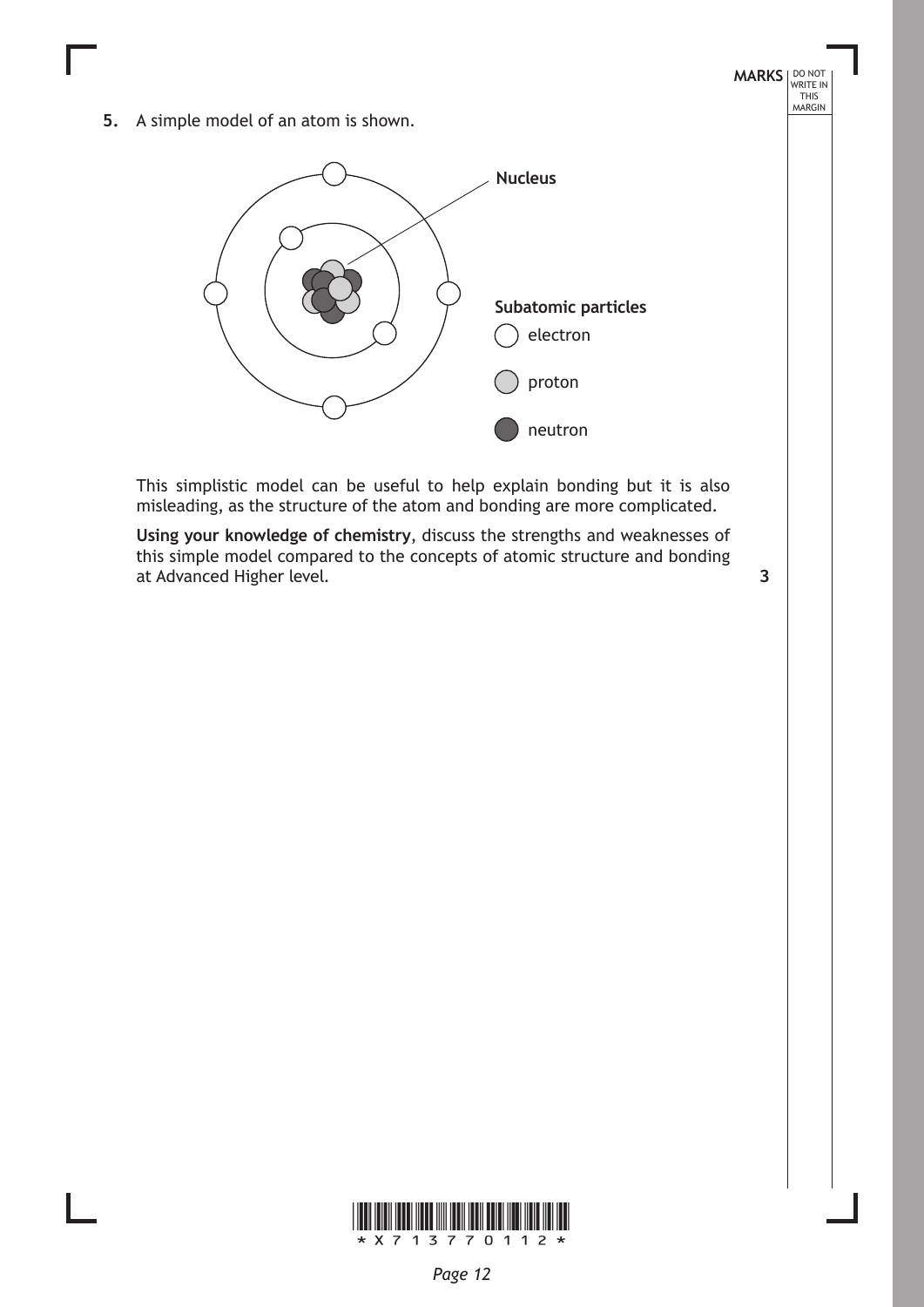**5. (continued)**

DO NOT WRITE IN THIS MARGIN



**[Turn over**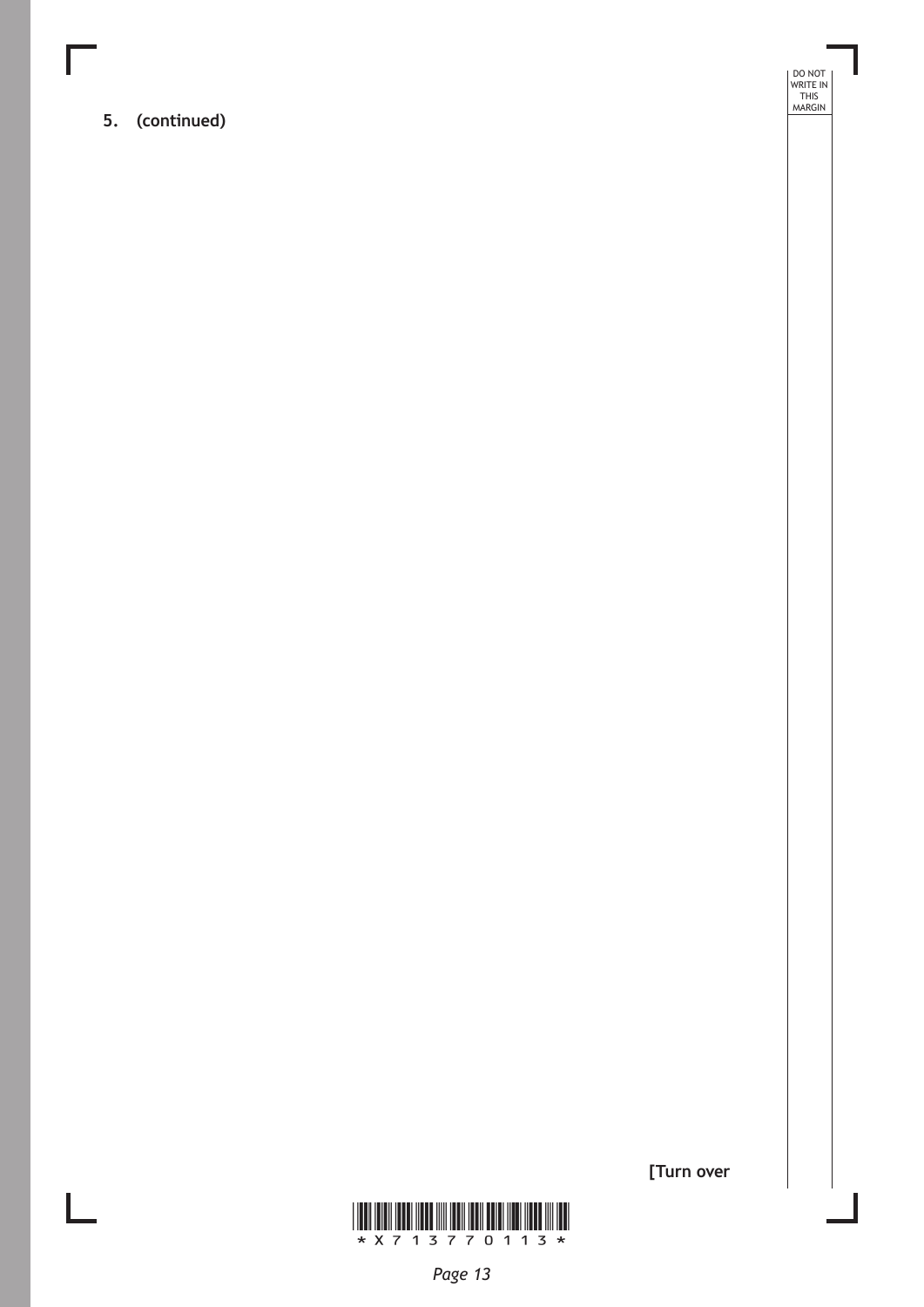**6.** Wilson's disease is a rare genetic disorder which results in a build-up of copper ions in the body. Unmetabolised copper ions are toxic, leading to health complications.

**MARKS** NO NOT

**1**

**1**

THIS<br>MARGIN

Copper ions can be removed by reaction with trientine.





- (a) Trientine is a tetradentate ligand that reacts with copper(II) ions in a 1:1 ratio to form a complex ion which can then be removed from the body.
	- (i) Ligands form dative covalent bonds with metal ions.

State what is meant by a dative covalent bond.

(ii) Draw a structural formula for the complex ion.

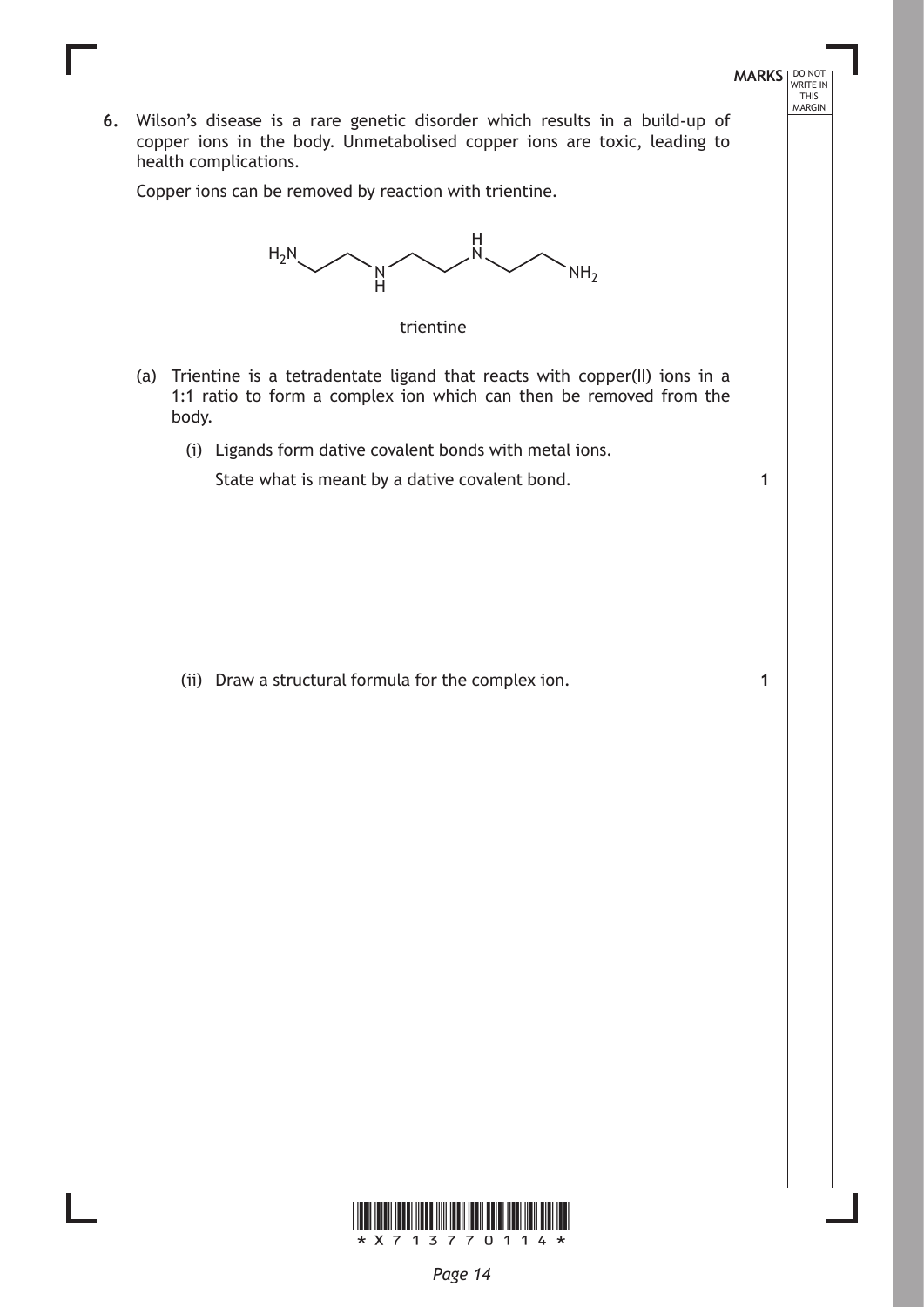|    |             |                                                                                                                                                                                                                                                             | <b>MARKS</b>   | DO NOT<br><b>WRITE IN</b><br><b>THIS</b><br><b>MARGIN</b> |
|----|-------------|-------------------------------------------------------------------------------------------------------------------------------------------------------------------------------------------------------------------------------------------------------------|----------------|-----------------------------------------------------------|
| 6. | (continued) |                                                                                                                                                                                                                                                             |                |                                                           |
|    |             | (b) Zinc ethanoate can also be used to treat Wilson's disease.                                                                                                                                                                                              |                |                                                           |
|    |             | (i) Zinc ethanoate can be prepared from zinc hydroxide and ethanoic<br>acid.                                                                                                                                                                                |                |                                                           |
|    |             | Name this type of reaction.                                                                                                                                                                                                                                 | 1              |                                                           |
|    |             | (ii) Zinc ethanoate is a salt of a weak acid.                                                                                                                                                                                                               |                |                                                           |
|    |             | State what is meant by a weak acid.                                                                                                                                                                                                                         | 1              |                                                           |
|    |             | (iii) A student carried out an experiment to determine the value of y in<br>hydrated zinc ethanoate, $Zn(CH_3COO)_2. yH_2O$ . A 5.00 g sample was<br>heated until all the water was removed and a constant mass of<br>4.18 g was obtained.                  |                |                                                           |
|    |             | Name the piece of apparatus that should be used to store the<br>(A)<br>zinc ethanoate while cooling.                                                                                                                                                        | 1              |                                                           |
|    |             | Calculate the value of y.<br>(B)                                                                                                                                                                                                                            | $\overline{2}$ |                                                           |
|    |             | The student repeated the experiment with a second sample<br>(C)<br>of hydrated zinc ethanoate.<br>The student's calculations were correct but the value of y was<br>found to be different from the expected value.<br>Suggest a reason for this difference. | 1              |                                                           |
|    |             |                                                                                                                                                                                                                                                             |                |                                                           |

Г

Ľ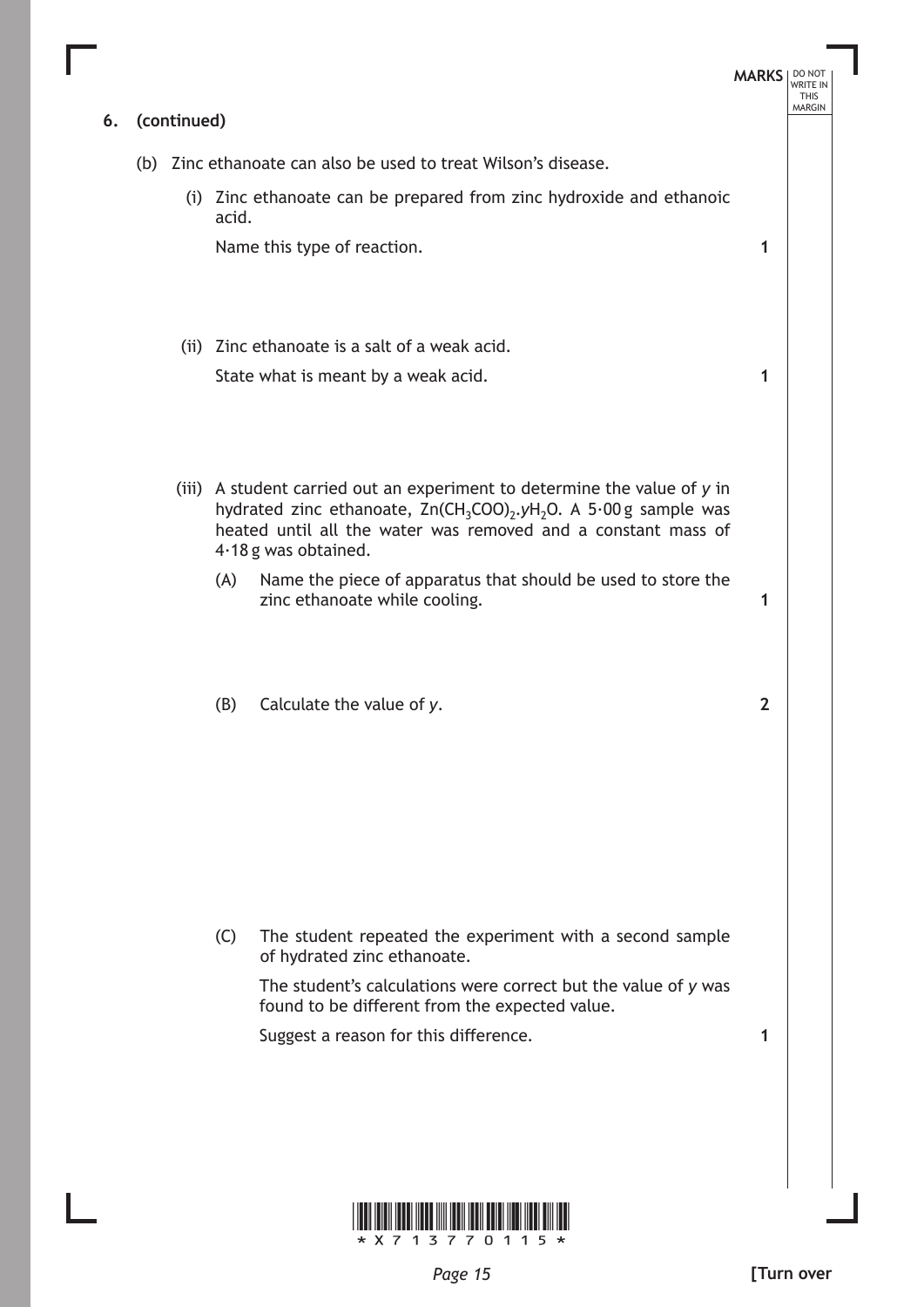

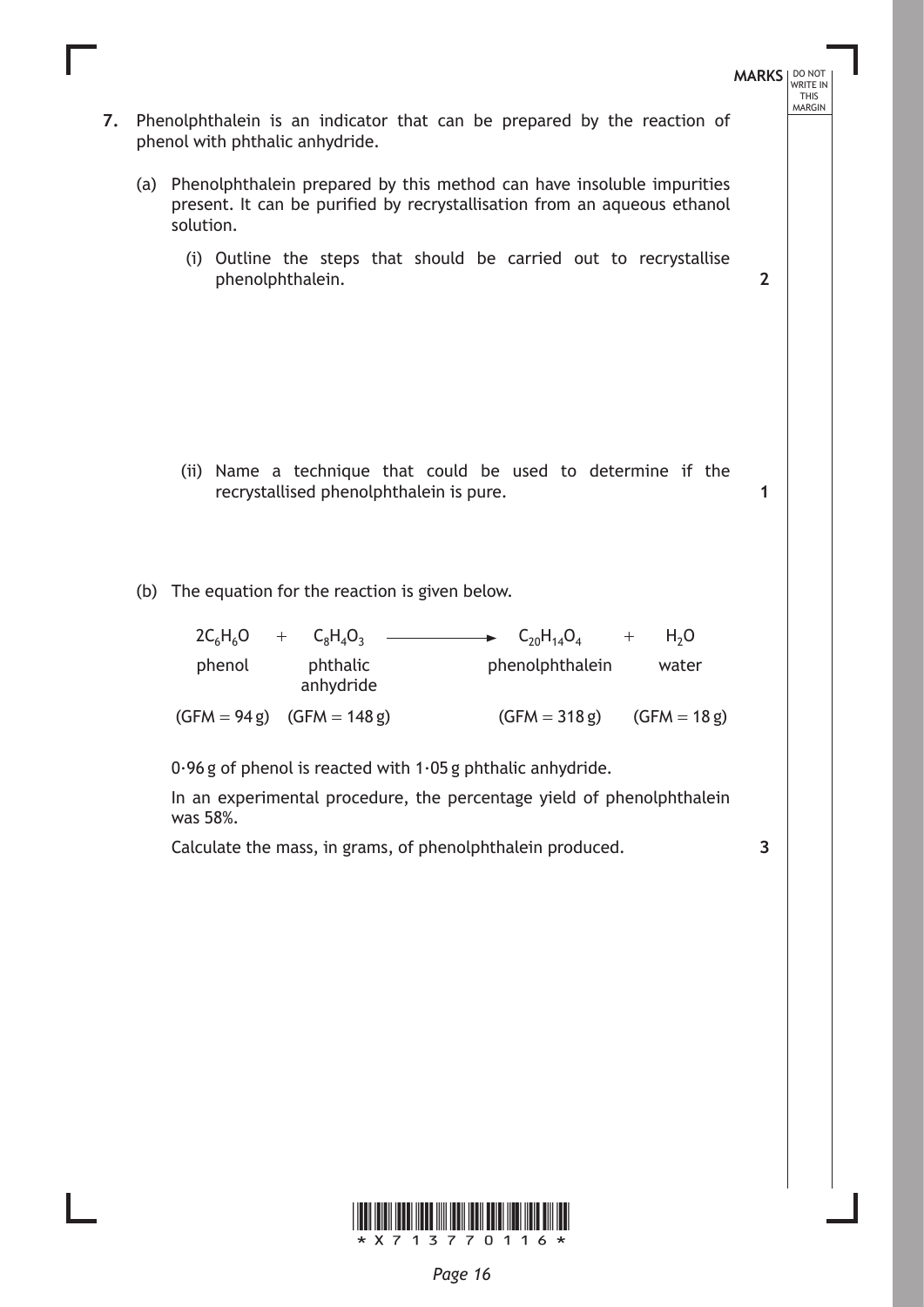

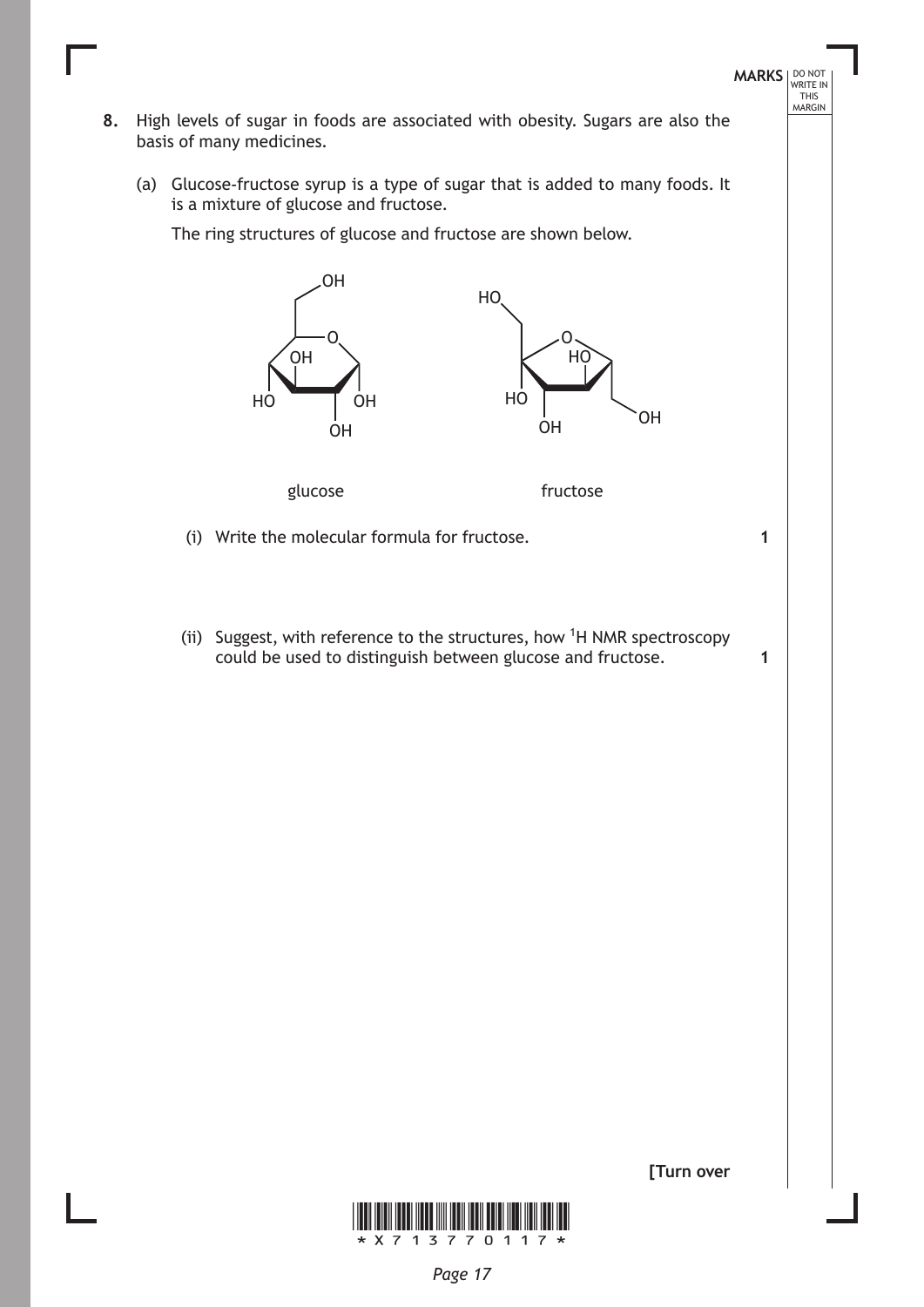#### **8. (continued)**

(b) A more accurate representation of the structure of glucose, and its geometric isomer galactose, is shown below.

**MARKS** NO NOT

**1**

**1**

**1**

THIS<br>MARGIN



With reference to the structures shown, explain why sugars such as glucose and galactose have geometric isomers.

(c) The ring structure of glucose exists in equilibrium with its open-chain structure. The diagram below shows the open-chain structure of one optical isomer of glucose called D-glucose.





(ii) Draw an open-chain structural formula for an optical isomer of D-glucose.

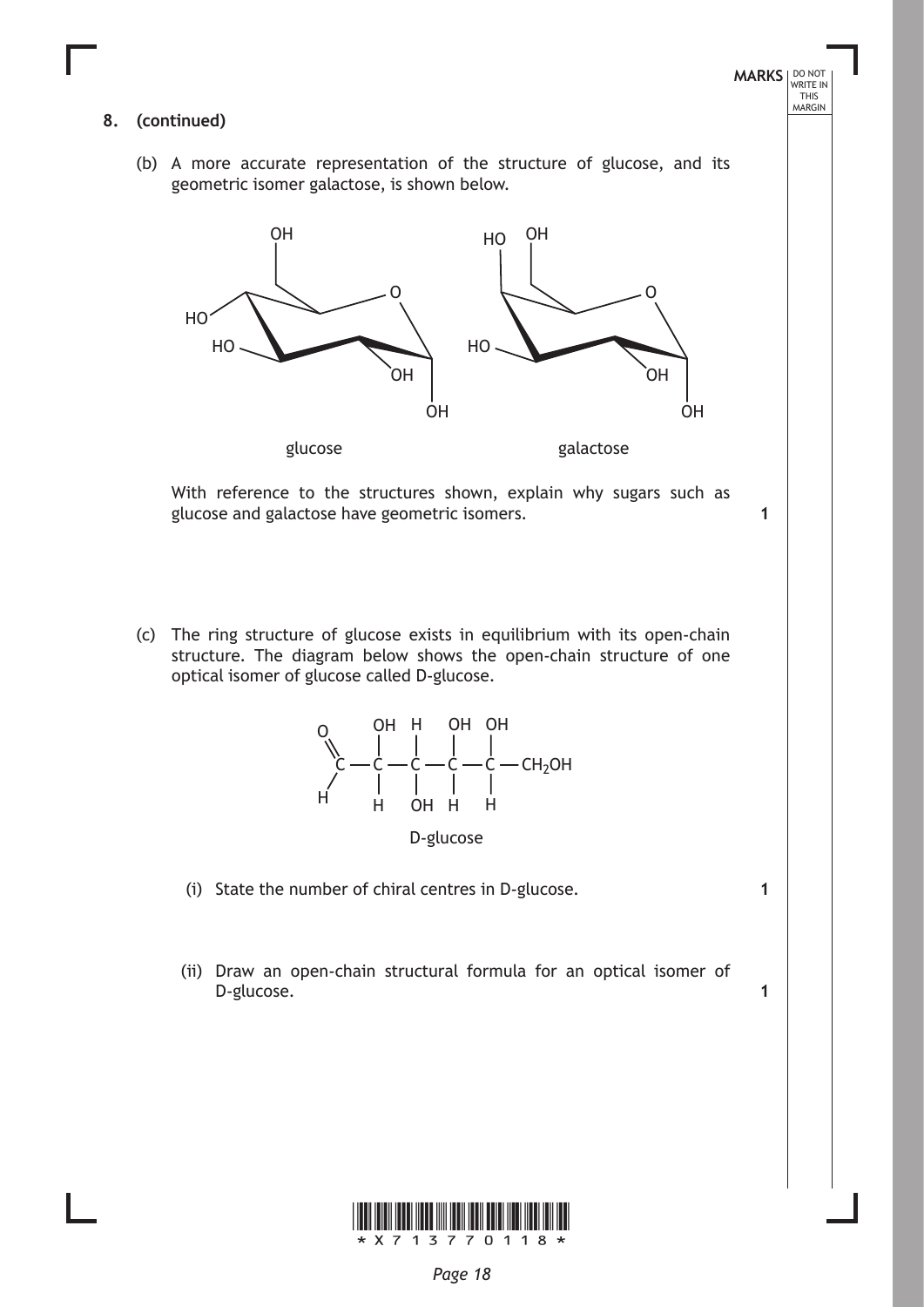#### **8. (continued)**

(d) Relenza is a sugar-based medicine used to treat the flu virus. It acts by attaching to an enzyme active site on the virus.

The structure of Relenza is shown.



- (i) Suggest how the functional groups circled on the Relenza molecule would bind with part of the enzyme active site.
- (ii) The structure of the natural active compound, sialic acid, is shown.



sialic acid

Sialic acid binds to the same part of the enzyme active site as Relenza.

Circle the functional groups on the sialic acid molecule which are most likely to bind with the enzyme active site.

(An additional diagram, if required, can be found on *Page 28*)

**1**

**1**

**MARKS** NO NOT

THIS<br>MARGIN

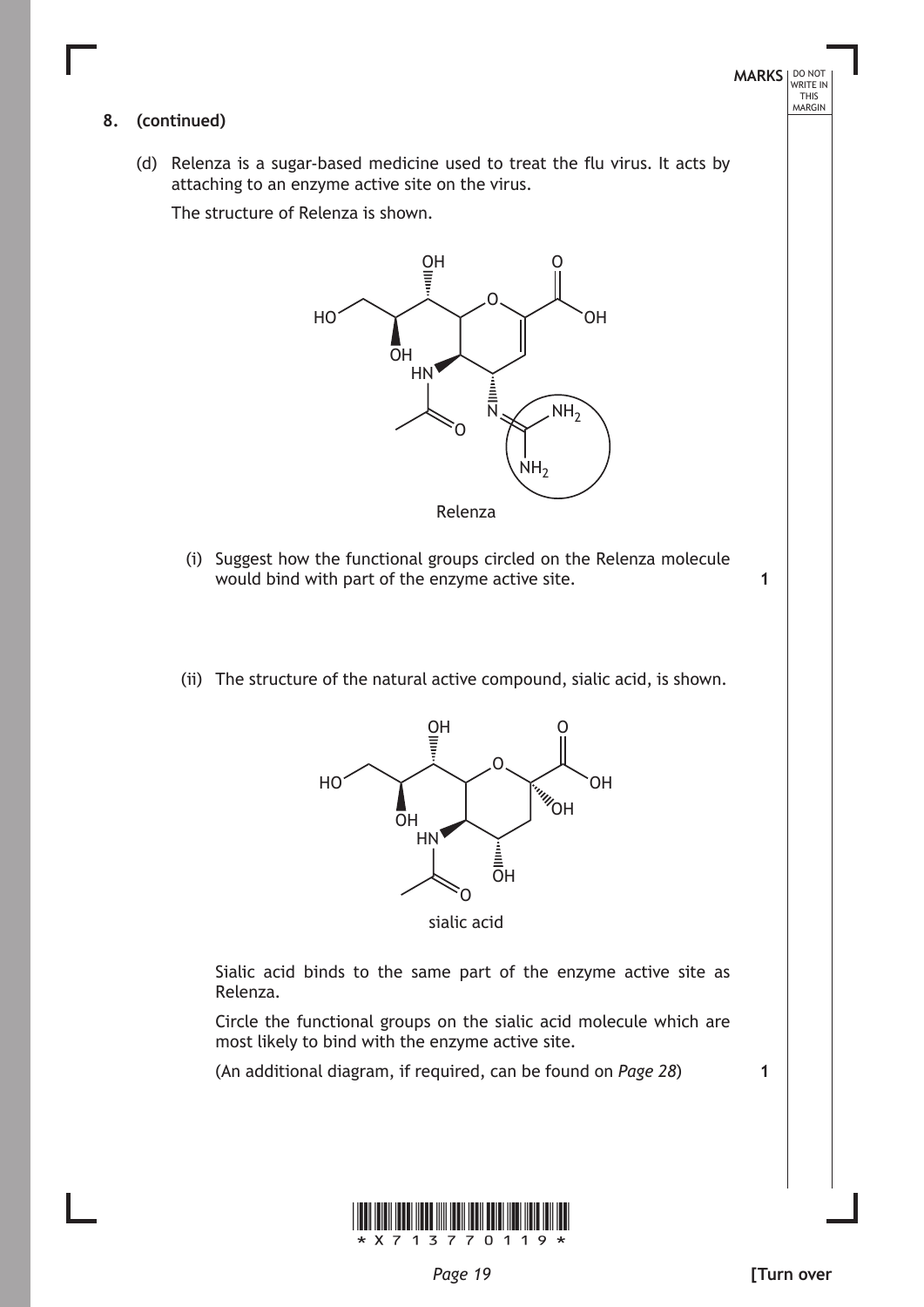**9.** A student devised the following reaction scheme starting with 1-methylcyclohexene.

**MARKS** NO NOT

**1**

**1**

THIS<br>MARGIN



- (a) In reaction  $(1)$ , 1-methylcyclohexene reacts with HBr to produce two compounds.
	- (i) Draw a structural formula for compound **X**.

(ii) Reaction  $\bigcirc$  obeys Markovnikov's rule. Explain, with reference to the carbocation intermediate, why compound **X** is the minor product in this reaction.

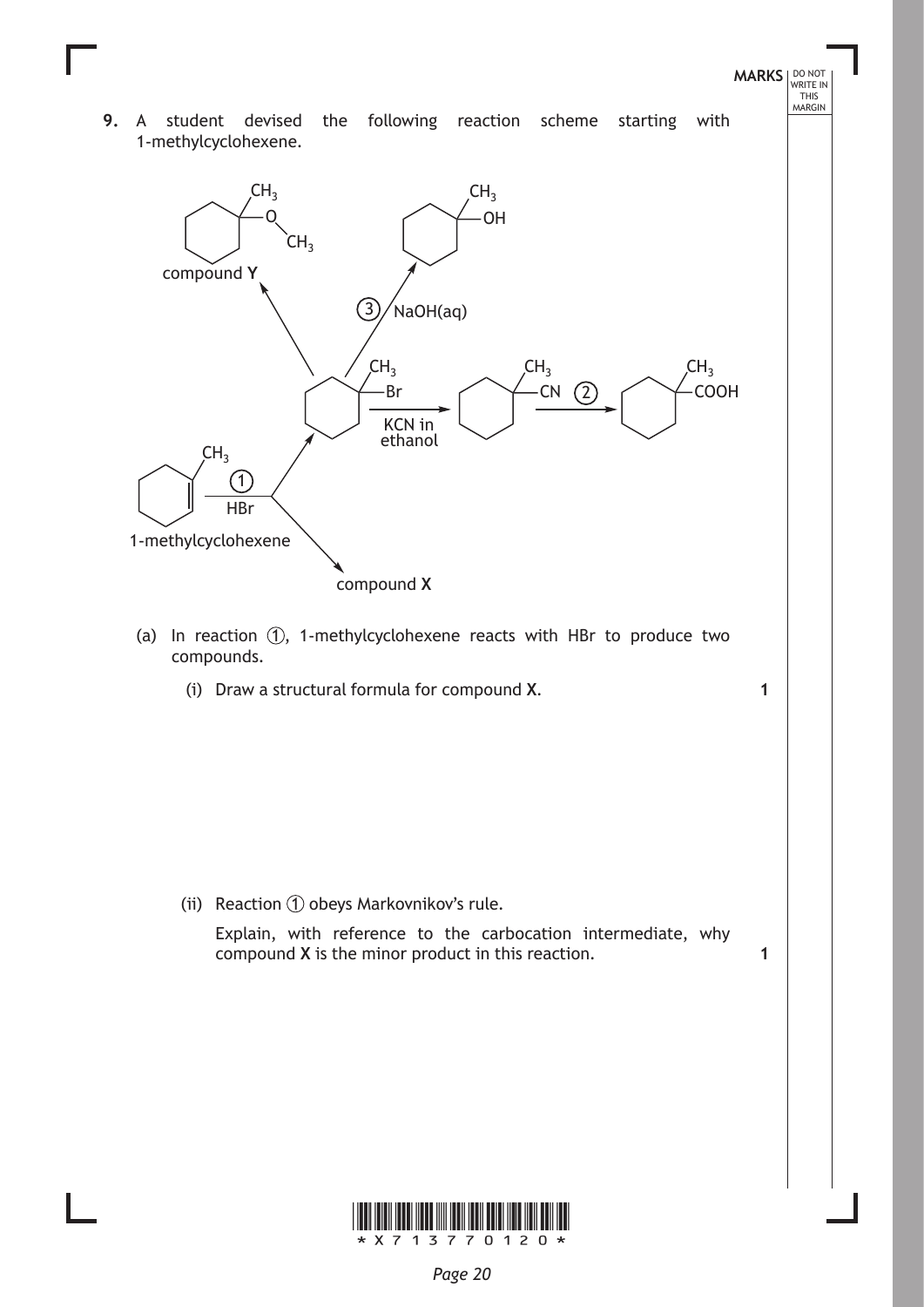| 9. |     | (continued)                                                                                                                                     | <b>MARKS</b> | THIS<br><b>MARGIN</b> |
|----|-----|-------------------------------------------------------------------------------------------------------------------------------------------------|--------------|-----------------------|
|    |     | (b) Suggest a reagent that could be used in reaction $(2)$ .                                                                                    |              |                       |
|    | (c) | Reaction $\circled{3}$ is likely to undergo an S <sub>N</sub> 1 mechanism.<br>Using curly arrow notation, draw the mechanism for this reaction. | $\mathbf{2}$ |                       |

(d) Name compound **Y**.

I

**[Turn over**

**1**

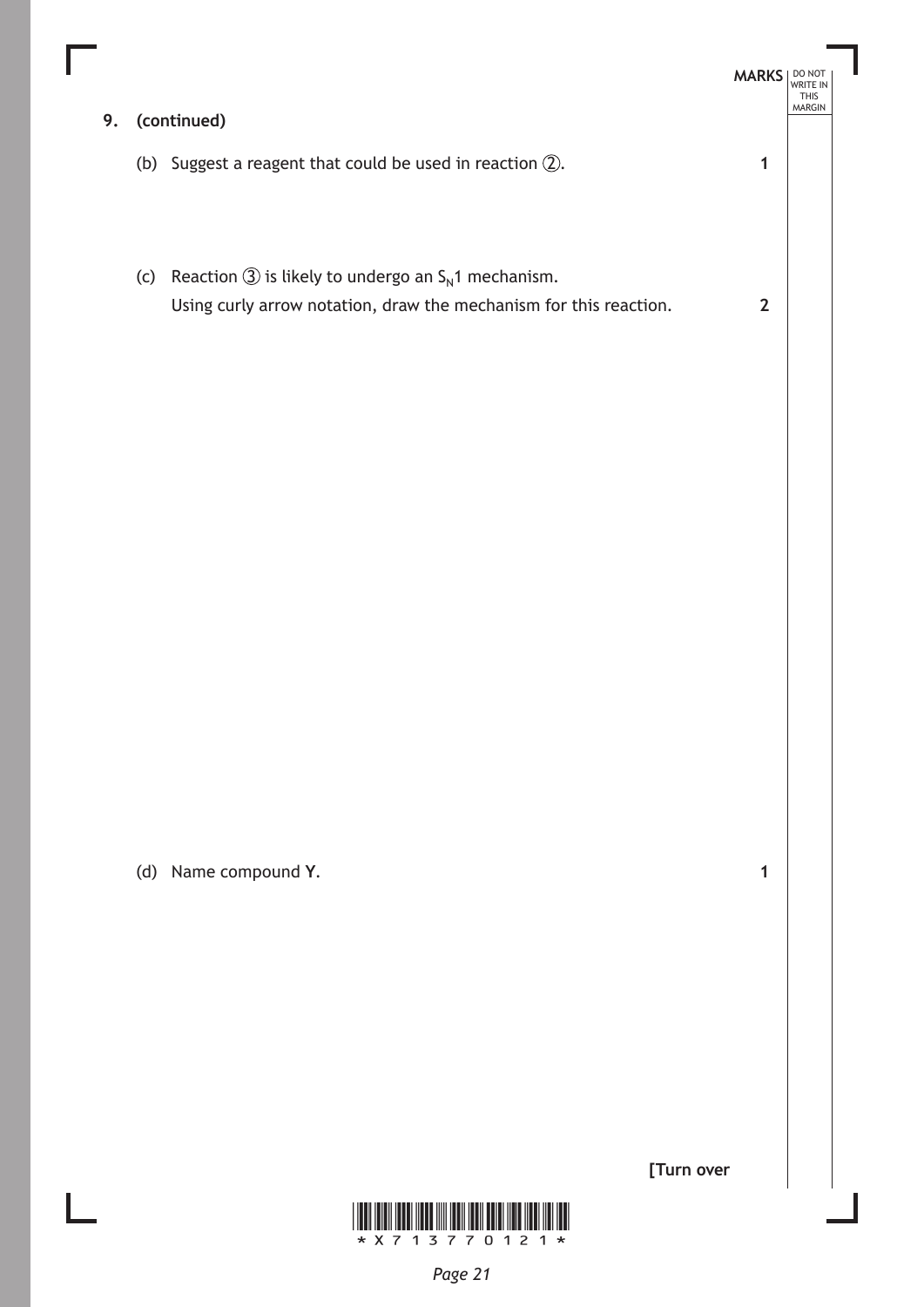**MARKS** NO NOT THIS<br>MARGIN

- **10.** An active ingredient in many stain removing products is the oxidising agent hydrogen peroxide,  $H_2O_2$ .
	- (a) In an experiment to determine the concentration of hydrogen peroxide present in a stain remover a student carried out a titration with acidified permanganate solution.

 $2MnO_4^- + 5H_2O_2 + 6H^+ \rightarrow 2Mn^{2+} + 5O_2 + 8H_2O$ 

5 $\cdot$ 0 cm<sup>3</sup> of stain remover was pipetted into a 100 cm<sup>3</sup> standard flask and made up to the mark with distilled water.

20 $\cdot$ 0 cm<sup>3</sup> samples were titrated with 0 $\cdot$ 030 mol l<sup>-1</sup> permanganate solution until a permanent pink colour remained. The results are shown in the table.

|                                       | 1st titration | 2nd titration | 3rd titration |
|---------------------------------------|---------------|---------------|---------------|
| Initial burette<br>reading $(cm^3)$   | 0.3           | 19.2          | 0.2           |
| Final burette<br>reading $(cm3)$      | 19.2          | $37 - 7$      | 18.8          |
| Volume used<br>$\text{(cm}^3\text{)}$ | 18.9          | 18.5          | 18.6          |

(i) Calculate the number of moles of hydrogen peroxide in 20 $0$  cm<sup>3</sup> of the diluted solution of stain remover.

**2**

**2**

(ii) Calculate the concentration, in moll<sup>-1</sup>, of hydrogen peroxide in the undiluted stain remover.

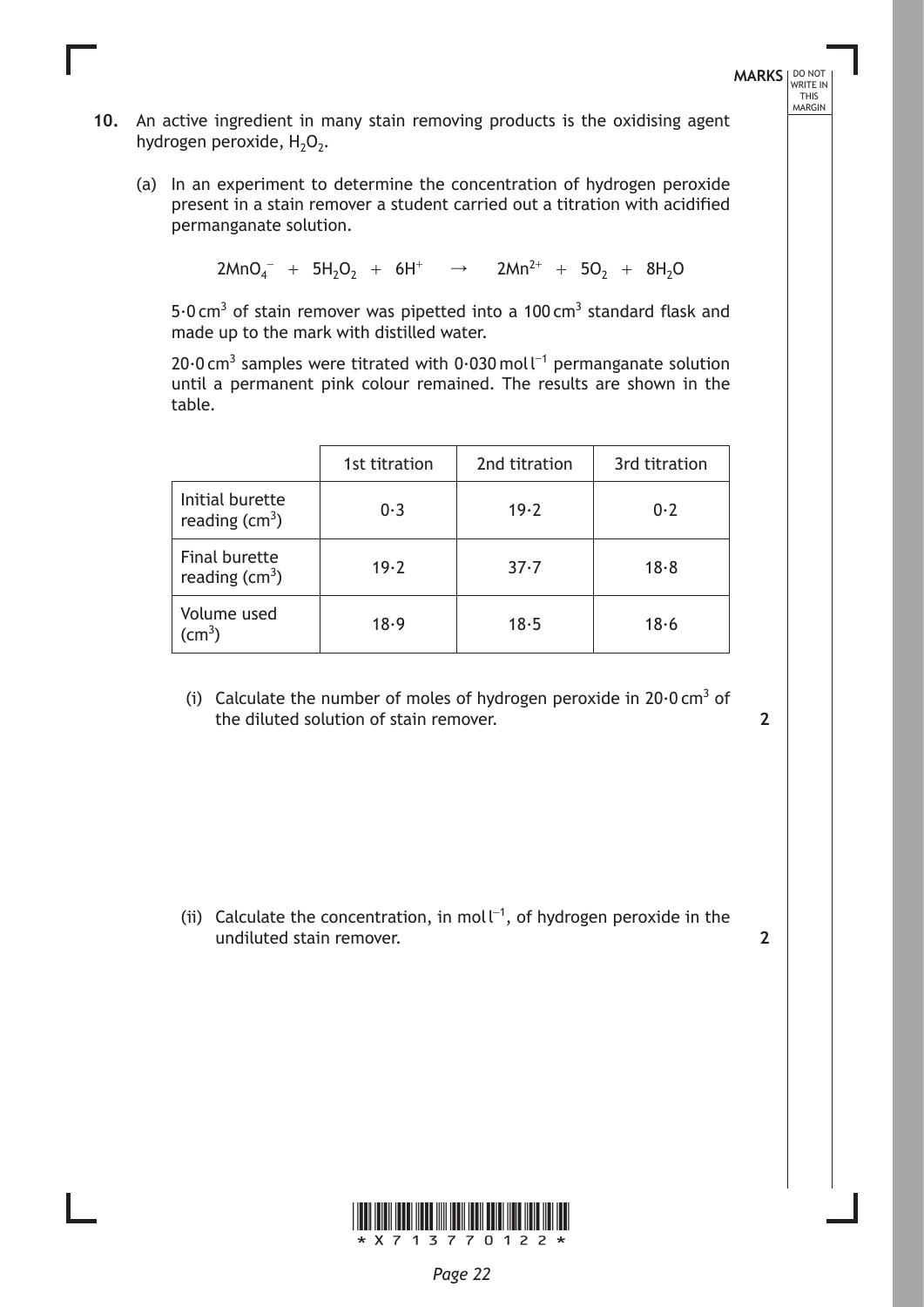# **MARKS** NO NOT THIS<br>MARGIN

**1**

## **10. (a) (continued)**

(iii) The concentration of hydrogen peroxide determined by the student was less than the concentration stated on the label for the stain remover.

One possible source of error could be an inaccurate concentration of the permanganate solution.

Describe how the student would confirm the concentration of the permanganate solution.



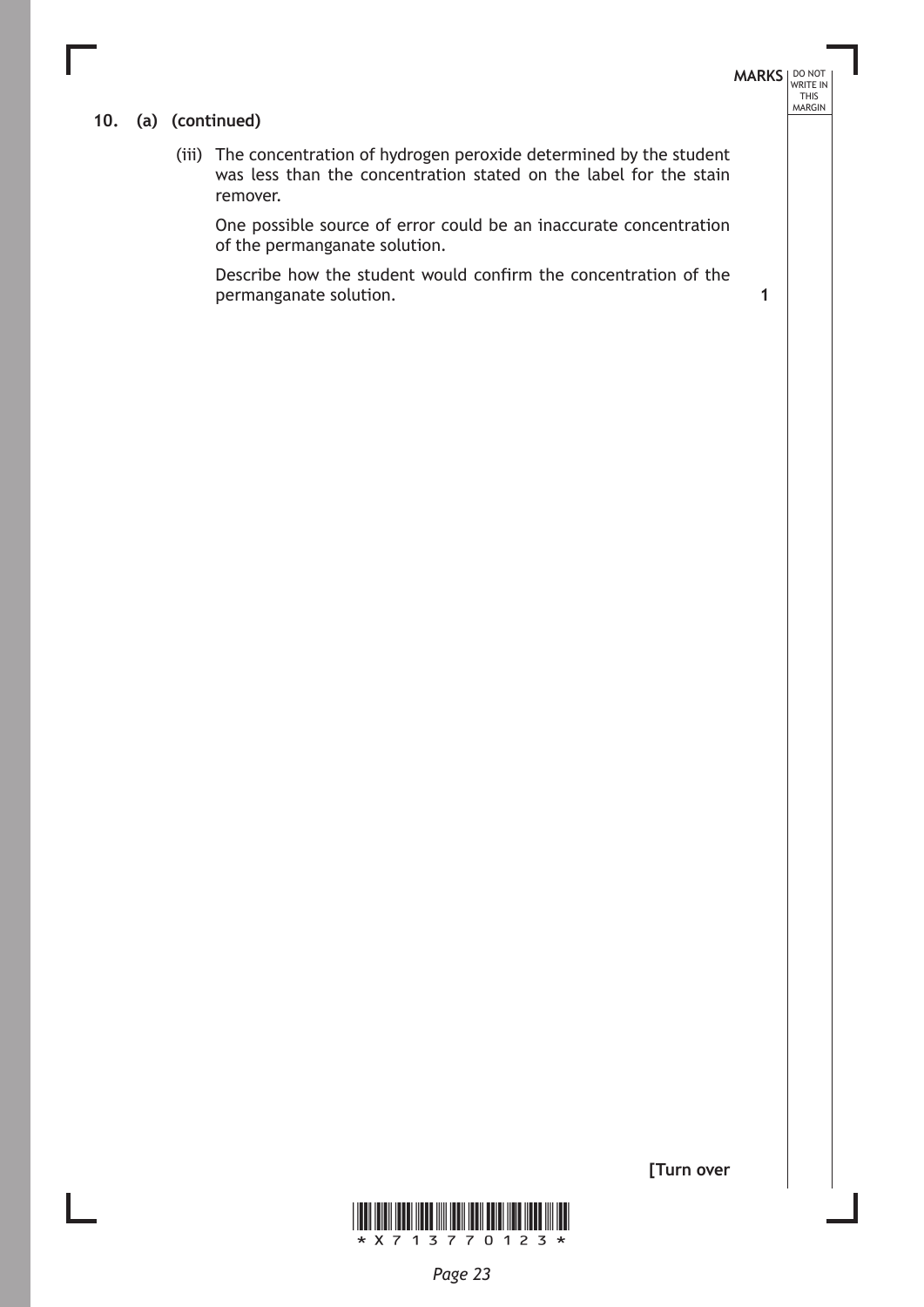

**Using your knowledge of chemistry**, suggest how the chemicals in a stain remover might work on these stains. **3**

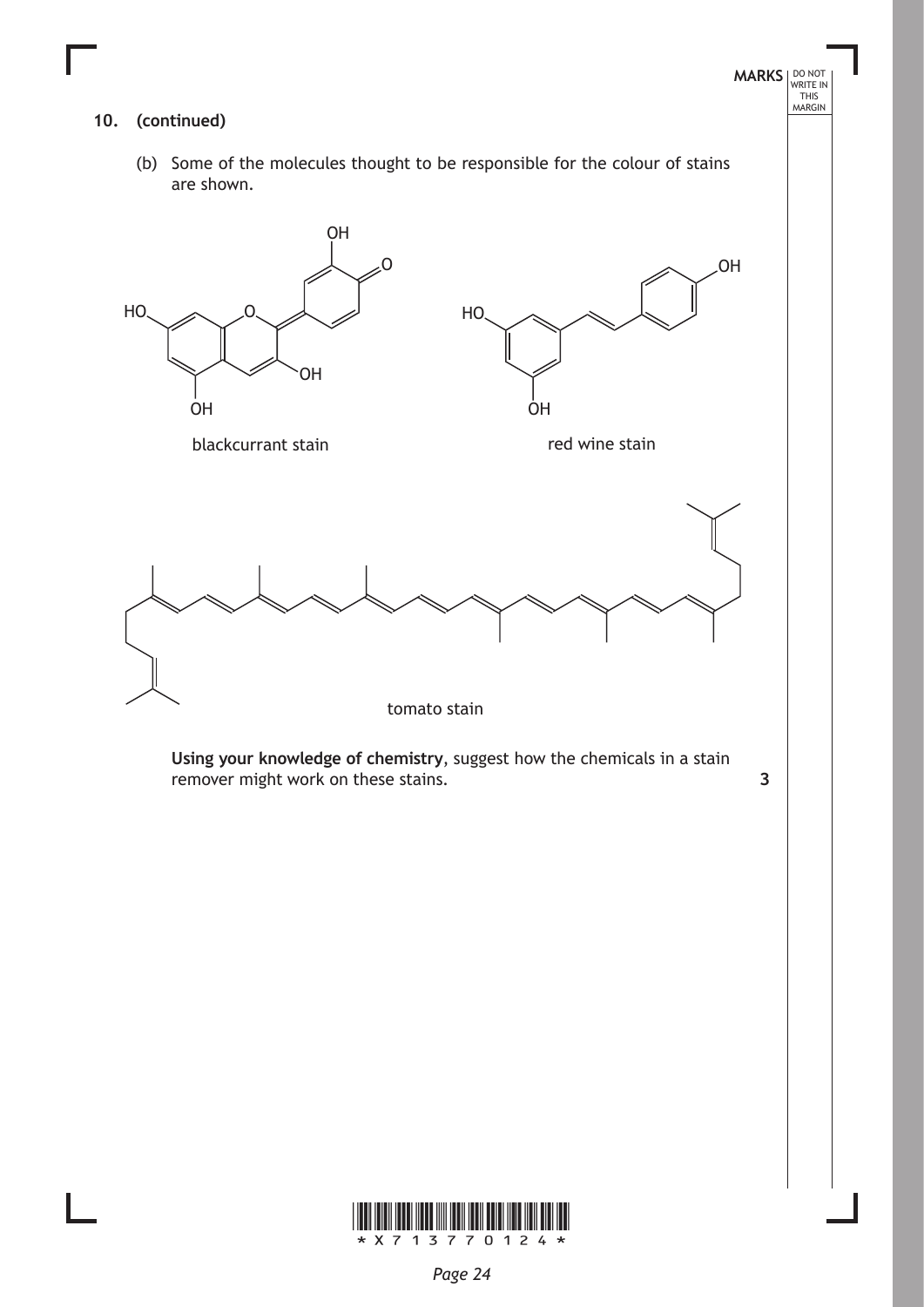**10. (b) (continued)**

**MARKS DO NOT
WRITE IN** <br>
THIS
MARGIN



**[Turn over**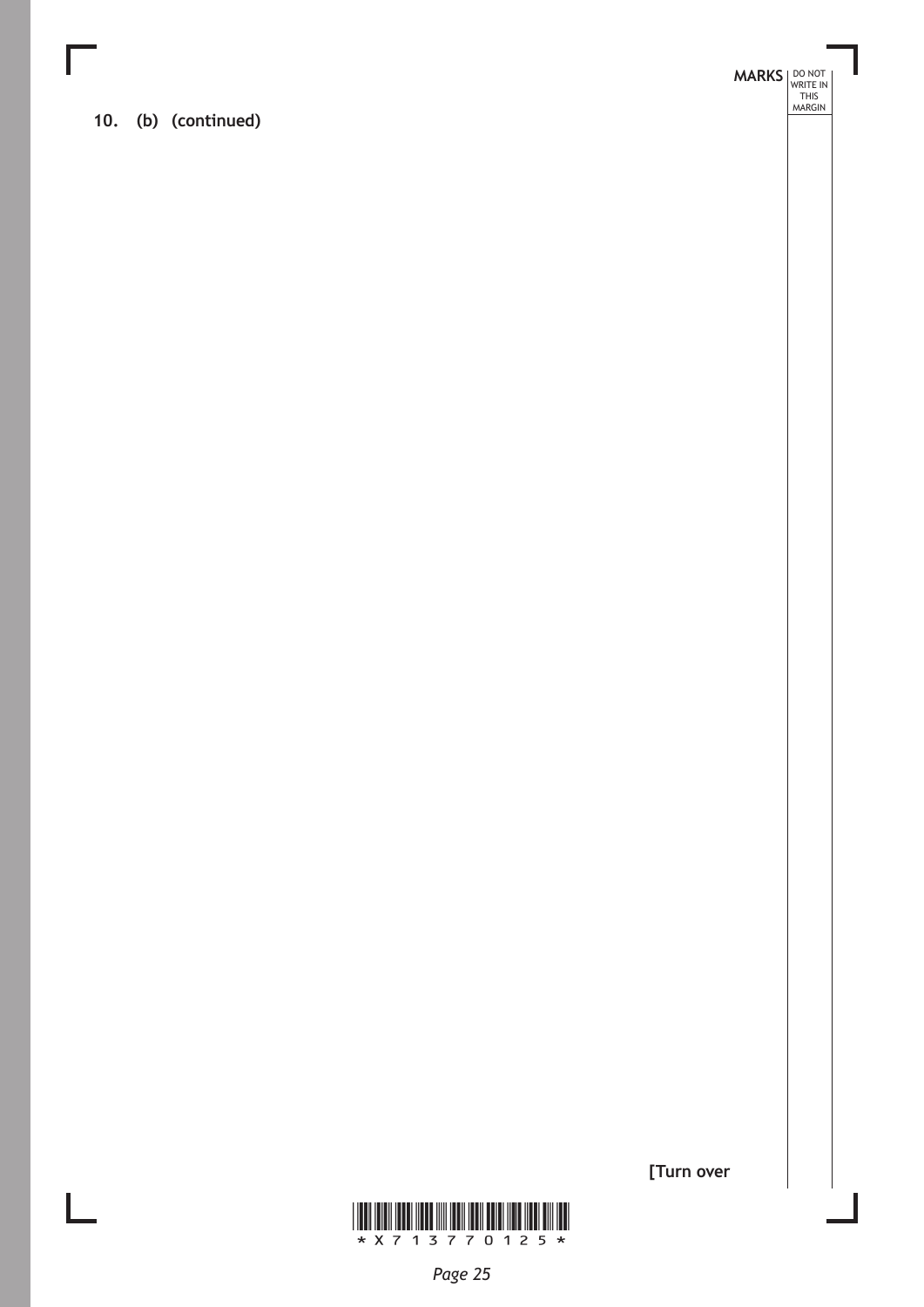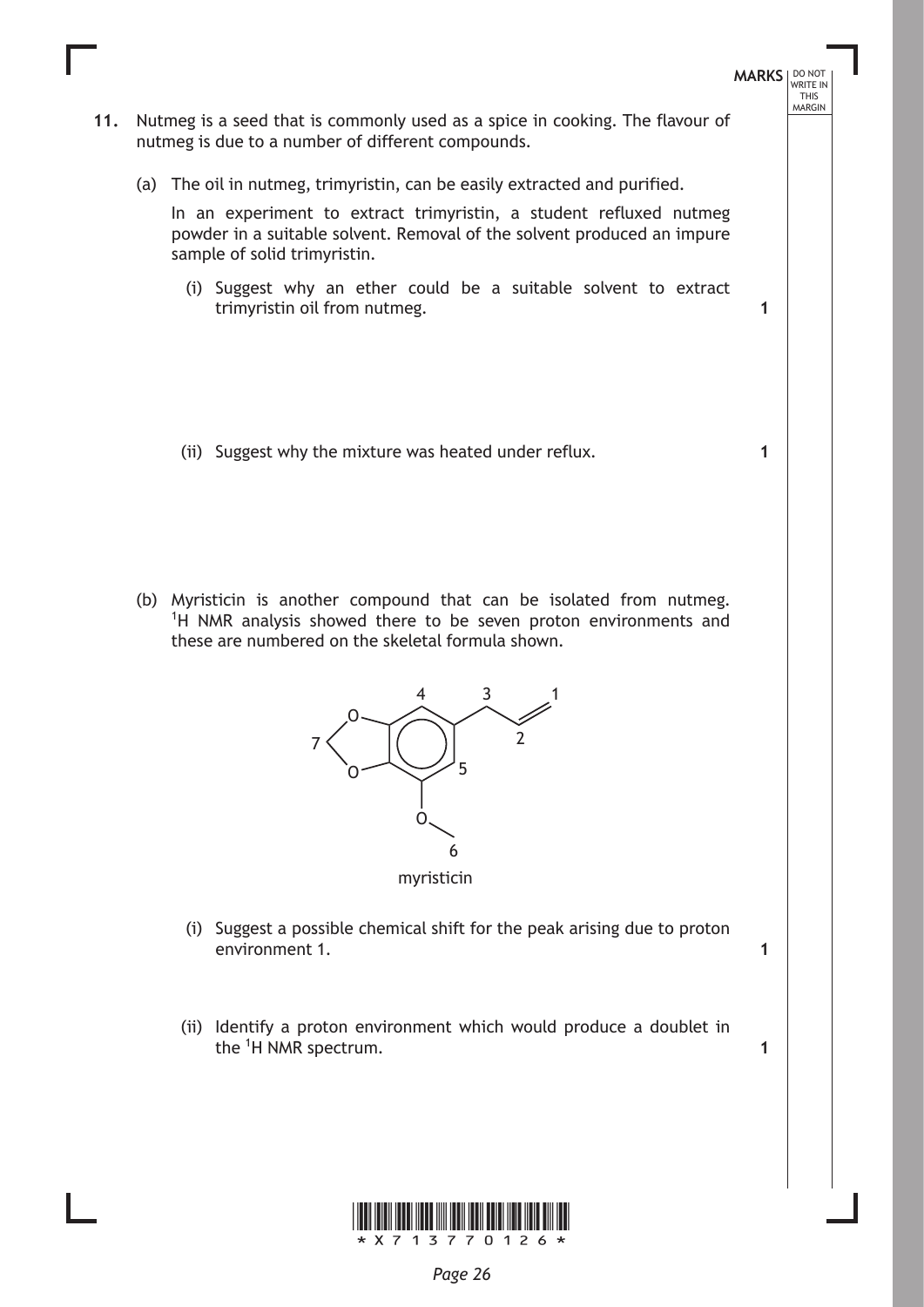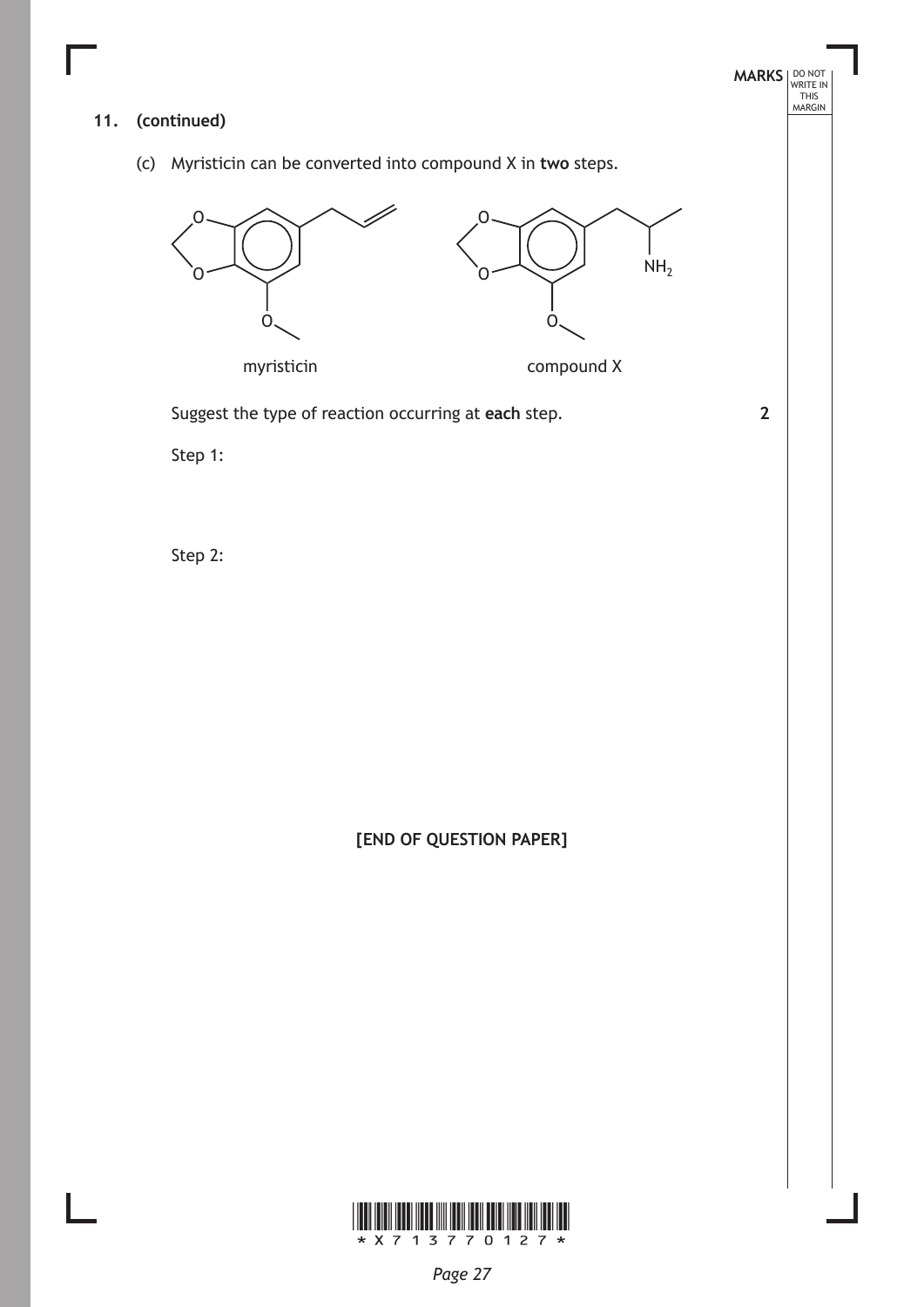# **ADDITIONAL DIAGRAM FOR USE IN QUESTION 8 (d) (ii)**

**MARKS DO NOT
WRITE IN** <br>
THIS
MARGIN



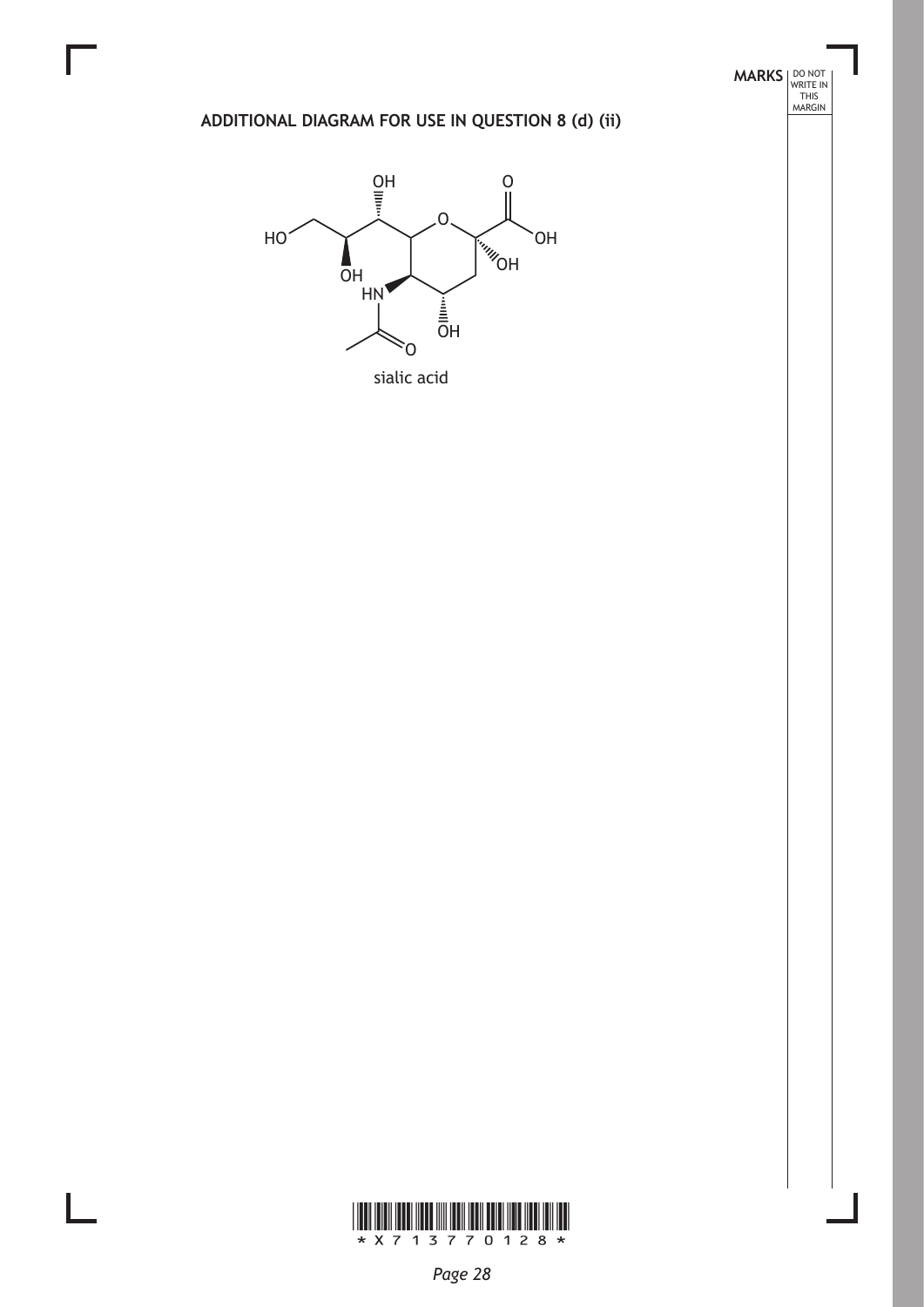# **MARKS DO NOT
WRITE IN** <br>
THIS
MARGIN

## **ADDITIONAL SPACE FOR ANSWERS AND ROUGH WORK**

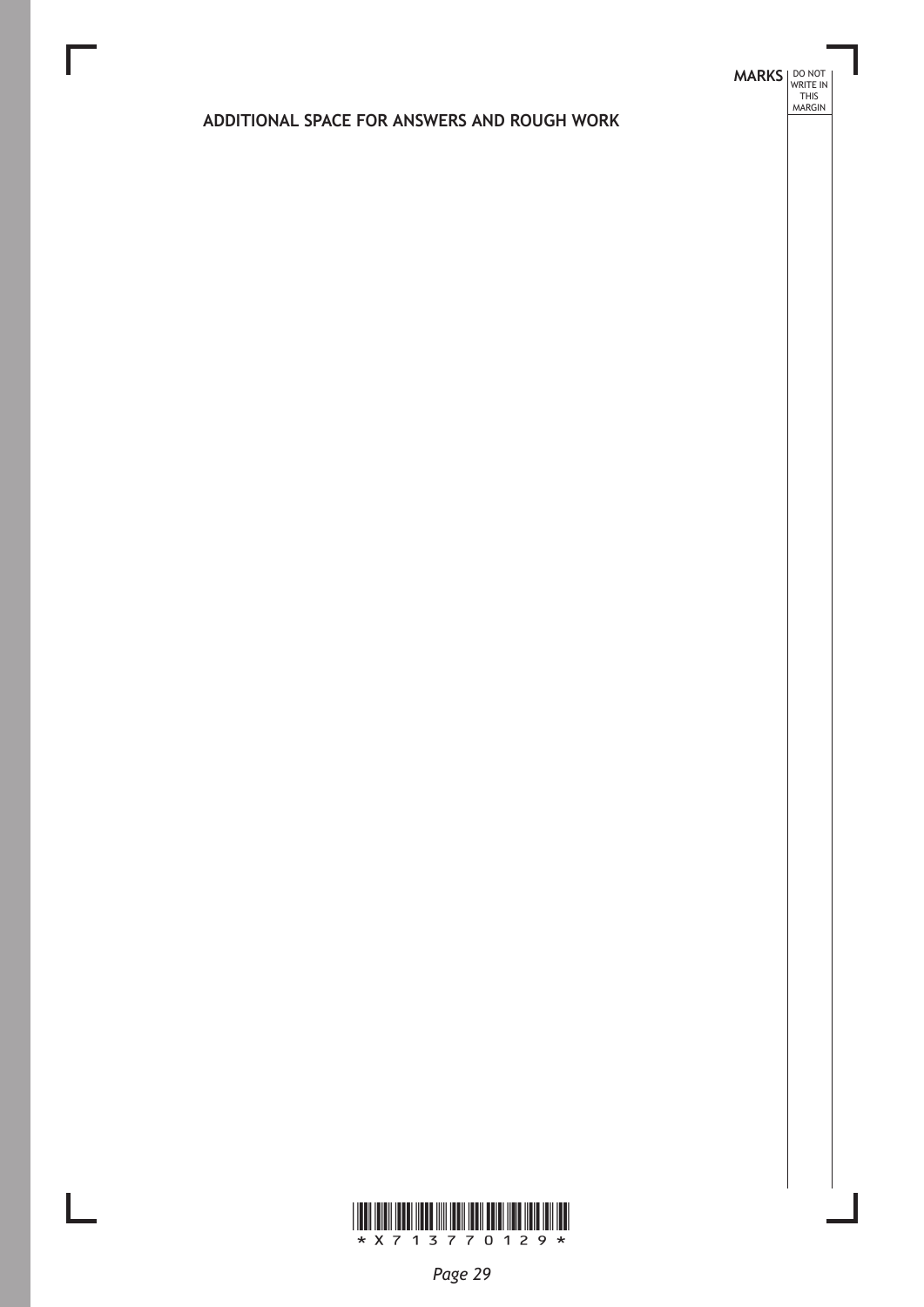# **MARKS DO NOT
WRITE IN** <br>
THIS
MARGIN

# **ADDITIONAL SPACE FOR ANSWERS AND ROUGH WORK**

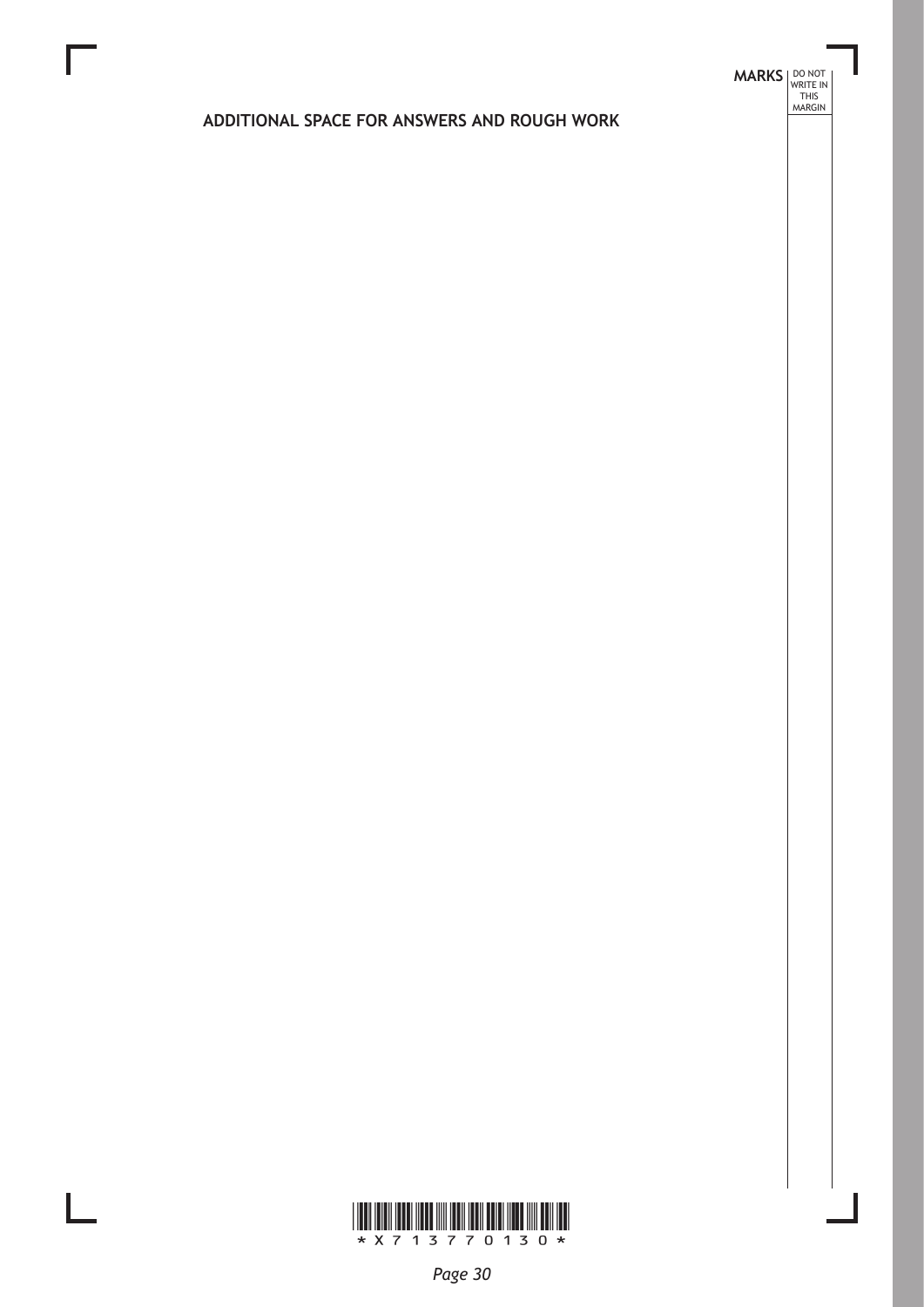**[BLANK PAGE]**

Г

 $\mathbb{L}$ 

**DO NOT WRITE ON THIS PAGE**